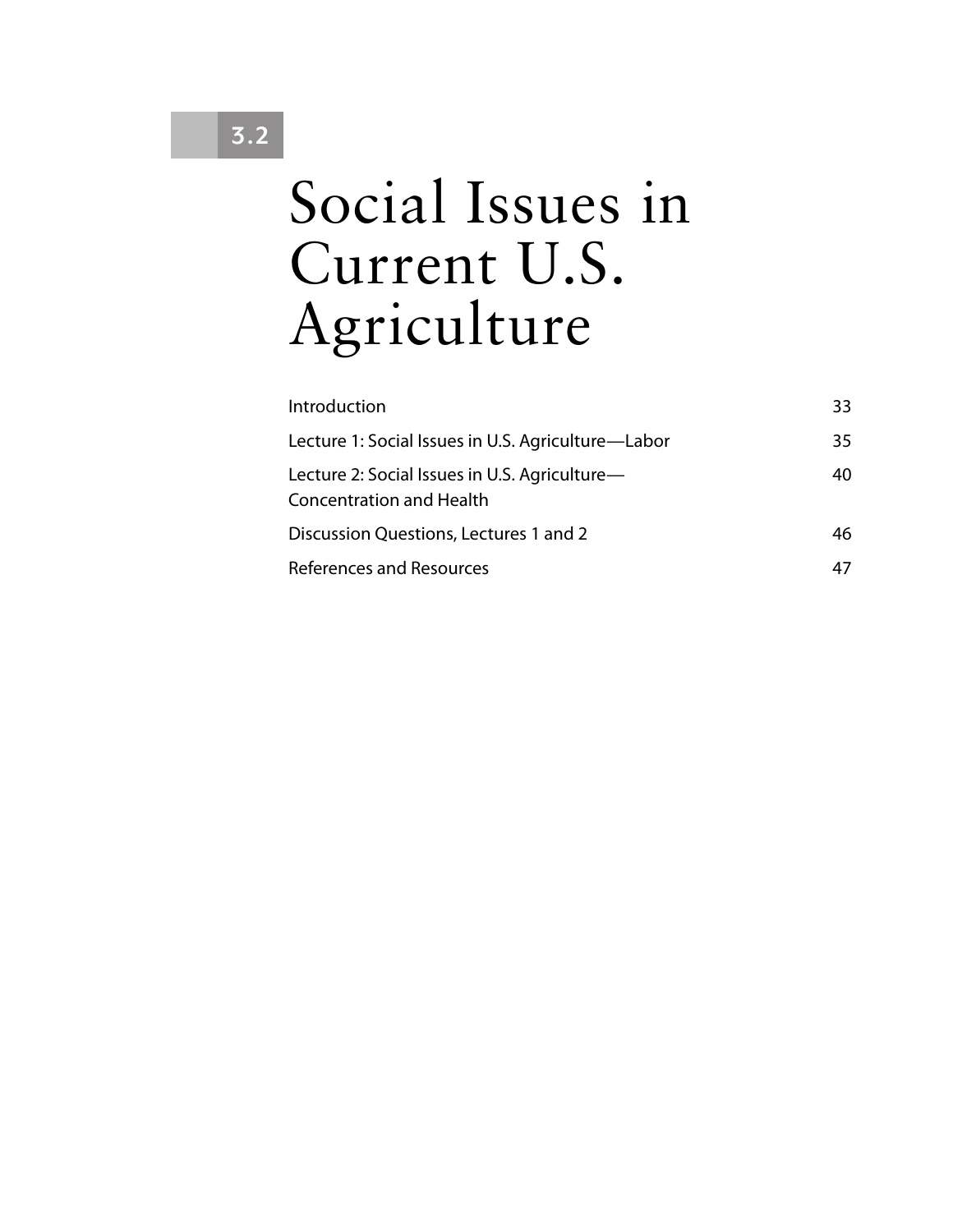Social Issues in Current U.S. Agriculture **Part 3 – 32 |** Unit 3.2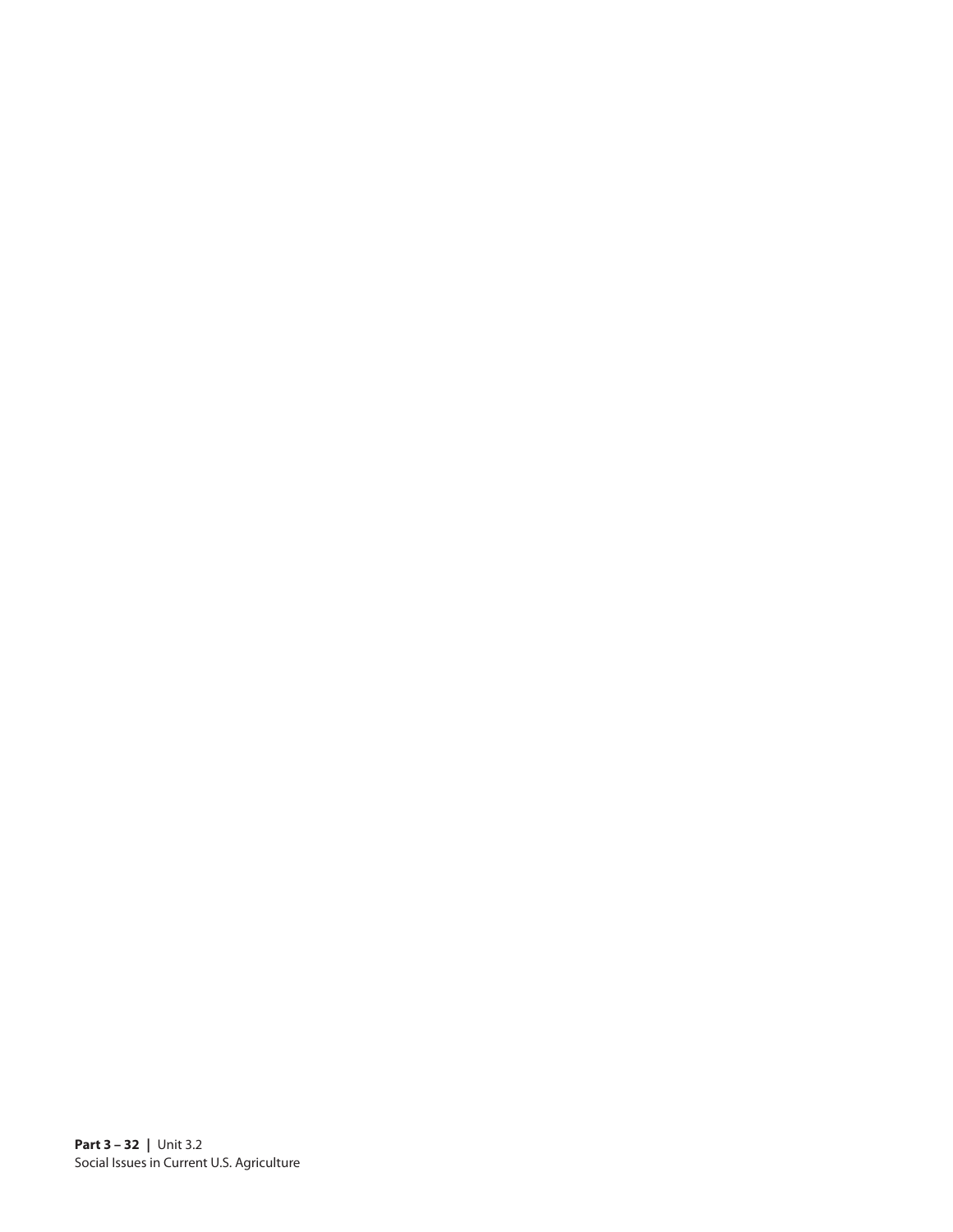# Introduction: Social Issues in Current U.S. Agriculture

# **Unit Overview**

*This unit introduces some of the significant social issues and social consequences of the development of U.S. agriculture. The unit's overarching goal is to convey to students how agricultural decisions and development impact people and social structures. This section examines the impact of consolidation and concentration of ownership on farmers and beyond, the impact to workers in the food system, and the effects on the rest of the population (food insecurity and health issues).*

Lecture 1 examines social issues in the current food system in greater detail, starting with labor. The status of a majority of food workers, including farmworkers, food processors, and those in the food service industry are reviewed and the reasons for their current situation are explored.

Lecture 2 examines the social consequences of the current food system by focusing on the effects of concentration of ownership and consolidation, and the impact of the current food system on human health (e.g., food insecurity, obesity, antibiotic resistance) and other areas. The effects of recent food system changes on farmers and consumers are explored, along with problems associated with an increasing concentration of power.

### **Mode of Instruction**

> lecures (2 Lectures, 50 minutes each)

The lecture outlines cover the social issues associated with the evolution and current organization of the U.S. food system. References given in the outlines are described in the References and Resources section.

### **Learning Objectives**

### **CONCEPTS**

- The U.S. food system, as it has been developed and as it is now, has many impacts on people
- The extent to which the current system put the risks and burdens of agricultural production on those with the fewest choices and least resources
- The impacts of consolidation in the food system
- • The basic information about how hunger continues, even in a system of agricultural overproduction
- How the current food system impacts human health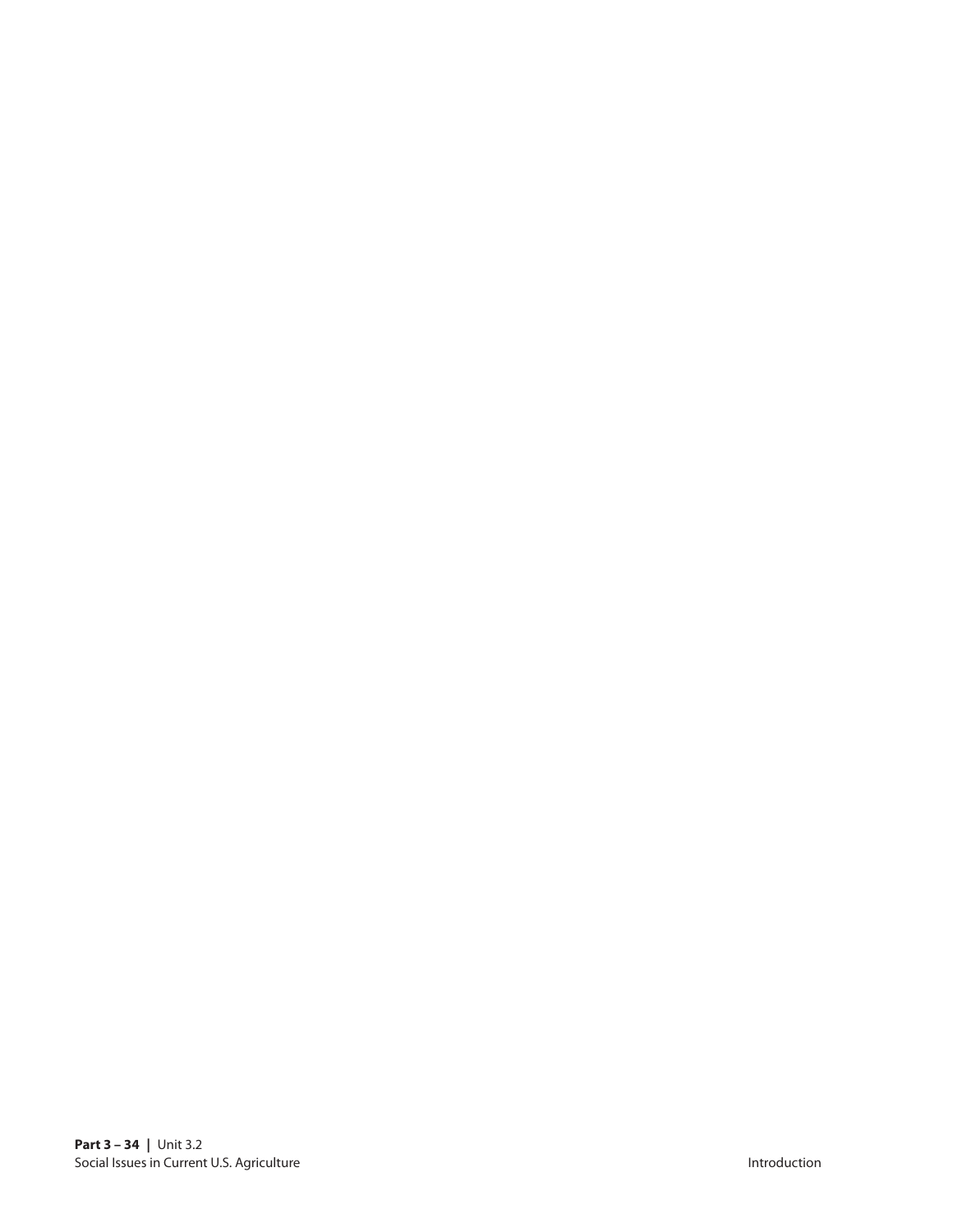# Lecture 1: Social Issues in U.S. Agriculture— Labor

## **A. Overview**

- 1. The current food and agriculture system produces certain "externalities"—the social and ecological consequences ("hidden costs" of production) that have resulted from changes in the food system and for which no individuals or institutions are held legally or financially accountable
- 2. The externalized social costs of production are, among others: Increases in the concentration of ownership over the means of food production; the associated declines in small-farm viability and the life quality indicators of rural agricultural communities; declines in the working conditions and life quality of agricultural laborers; continued consumer and farmworker exposure to unsafe levels of pesticides; and the persistence of hunger in the context of the overproduction of food

### **B. Issues with Labor in the Food System**

(Main sources: Allen and Melcarek 2013; Jayaraman 2013; Thompson and Wiggins 2002; VanDeCruze and Wiggins 2008)

- 1. The food system workforce
	- a) People working in the food system include those who grow, process, distribute, and sell food. They also include unions, investors, input suppliers, researchers, government employees, and non-governmental organizations (NGOs). Workers in these groups range from owners of business to hourly hired labor.
	- b) According to a National Commission on Agricultural Trade and Export Policy report (1986), around 23% of the workforce is involved in production agriculture and jobs that make up the food system as a whole
	- c) The Bureau of Labor Statistics (BLS) 2012 survey estimates that the hired workers in the food chain— farmworkers, food processing workers, food preparation and serving workers—comprise 10.4% of the total US workforce. However, their agricultural labor numbers are far below that of the USDA's count, and front line supervisors are not included. Thus, the true percentage is likely higher than reported here.
	- d) A BLS survey estimates that food preparation and serving workers comprise approximately 8.9% of the workforce, with 11.5 million workers. They also estimated that there were 720,970 food processing workers, and 372,060 meat processing workers.
	- e) As of 2006, there were an average of just over a million hired farmworkers—which is a third of the people working directly in agriculture. The other 2 million were selfemployed farmers and family members (unpaid); (Kandel 2008).
	- f) According to a National Agricultural Workers survey, 83% of farmworkers identify themselves as part of an Hispanic or Latino group; 8% identified as indigenous, American Indian or Alaskan native; 4% identified themselves as Black/African-American (U.S. Department of Labor, No Date: a)
	- g) Many of these jobs are required to produce our food. Farmworkers are necessary for the production of fresh fruits and vegetables, which mostly cannot be harvested by machines. Meat consumption requires human labor despite the machinery available for meat processing.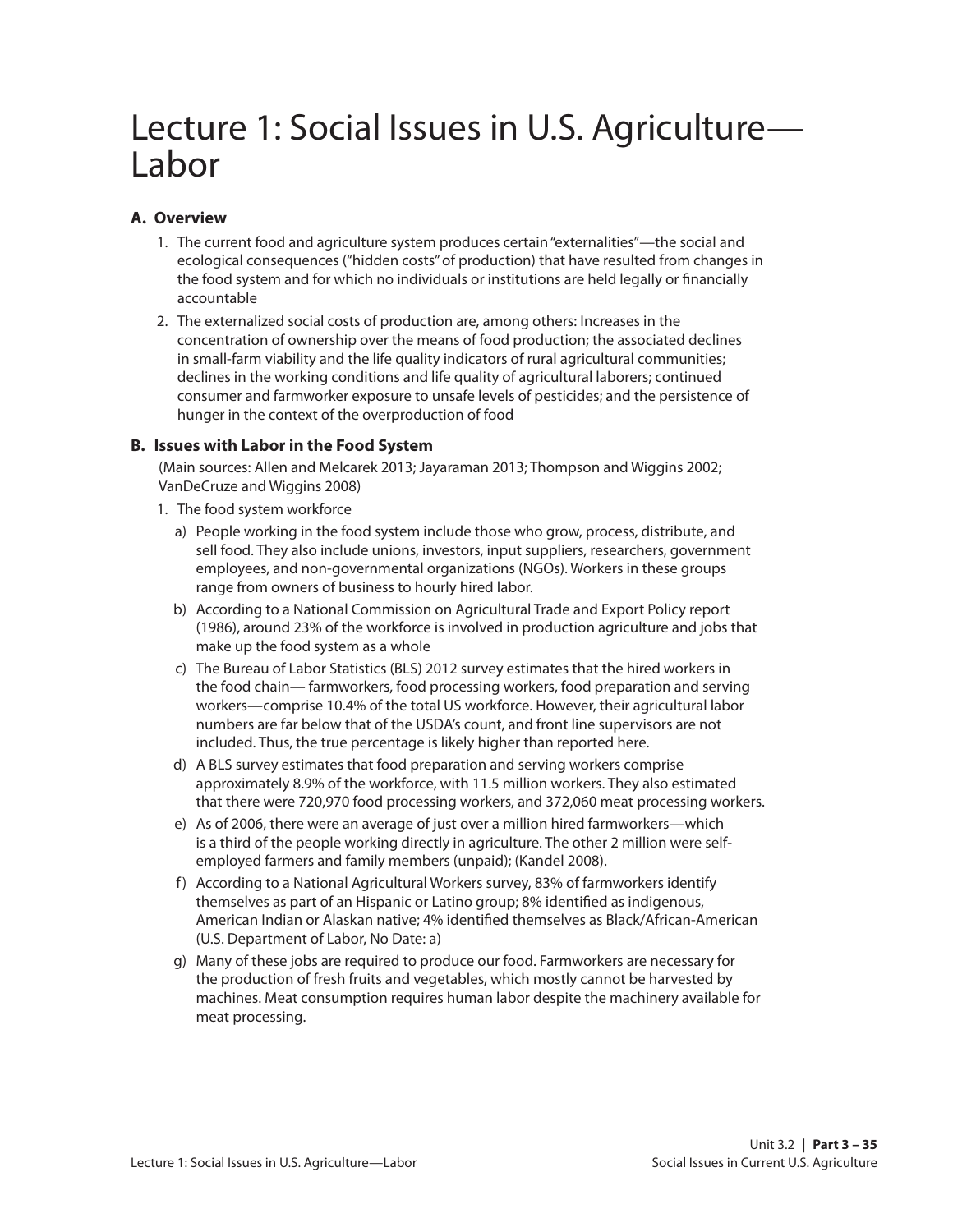- 2. Underpaid and unrepresented
	- a) A large portion of jobs in the food chain, what we will refer to as food system jobs, pay very low wages. These include food service, processing, and farmworkers.
		- i. Farmworkers have the highest poverty rates among other workers in the U.S. Their income ranges from \$10,000–\$18,000 per year, but has also been reported at a median of \$7,500.
		- ii. Of all the lowest paying occupations in the U.S., 7 of the 10 jobs are in restaurant positions
		- iii. The average salary for those in the food processing industry (which includes bakers, butchers, meat packers, etc.) was less than half of the salary average for what all occupations earned
		- iv. Few in these jobs have paid sick days or health benefits
	- b) Most of these jobs are also unrepresented, meaning that they don't have collective bargaining as a source to help balance the power and interests with very large organizations
		- i. Only 16% of food processers were reported by the U.S. Department of Labor to have union contracts
		- ii. As of the early 2000s, fewer than 10% of workers in strawberry fields were unionized with the United Farm Workers (Schlosser 2003)
	- c) These jobs are often low wage due to special labor laws
		- i. Federal law only requires a minimum cash wage for tipped employees of \$2.13 per hour. Most states mandate a higher wage, but many don't (United States Department of Labor 2014). In fact, half of the states allow the wage to be between \$2.13 and \$3.00. (Jayaraman 2013).
		- ii. Farmworkers were excluded from national labor protection laws until 1978, when those on larger farms were finally included in the Fair Labor Standards Act. However, they are still not included in overtime pay requirements. Farmworkers on small farms are excluded from a minimum wage as well (United States Department of Labor N.D.).
	- d) It is not uncommon for food system workers to report that their wages have been shorted (they were not paid what they earned) or that overtime was withheld
	- e) People of color often make less than whites. This holds true across the production, processing, distribution, and service sectors. People of color are also over-represented in the low paying food system jobs (Yen Liu and Apollon 2011).
	- f) Similarly, women have earned less than men in food system jobs, such as farming, food processing and food services
- 3. Health impacts

These low-wage jobs have a number of health impacts associated with them

- a) Food insecurity
	- i. According to California Institute for Rural Studies research, 45% of Fresno County farmworkers, and 66% of Salinas Valley farmworkers are food insecure, despite living in two of the most agriculturally productive regions in the U.S. (Wadsworth 2014)
	- ii. For those farmworkers who live in rural areas and unincorporated regions, there is little public transportation or access to healthy foods. Given that farmworkers have low rates of car ownership (39%), it makes access to food even more difficult. Being able to afford food is also difficult, considering the low wages they earn (Wadsworth 2014).
	- iii. See Lecture 2 in this unit for more information on food security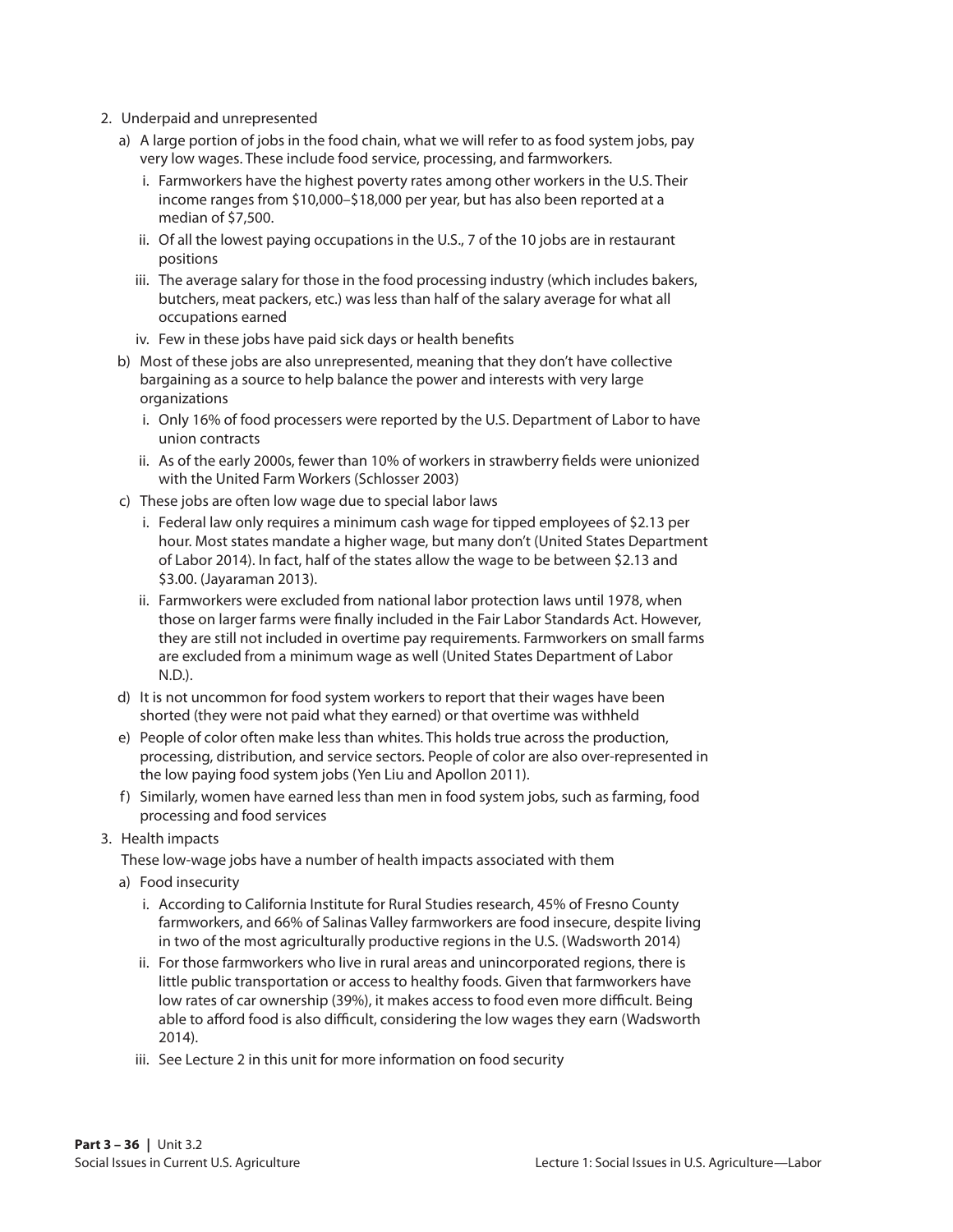#### b) Pesticides

- i. 4080 cases of sickness from pesticide residues were reported in California between1982–2007. Research shows that cases of pesticide exposure often go unreported. Oxfam American estimates that 300,000 U.S. farmworkers are sickened each year from pesticides.
- ii. Much exposure happens when workers are doing routine tasks that don't include applying pesticides. Farmworkers contact pesticides by breathing them, having them spilled or sprayed accidentally, or by coming in contact with plants with residues.
- iii. A North Carolina study found that being sprayed with pesticides or being aware of strong chemical smells while working were reported by half of the respondents
- iv. Children of farmworkers are often exposed to pesticides from working alongside their parents, living close to fields that are sprayed, and from residue that parents bring home on clothes, etc. Prenatal exposure has been associated with neurodevelopment problems, such as lowering of IQ, brain function, reflexes, and ability to connect (autism and Asperger-type conditions; Frienkel 2014).
- v. Pesticides can affect people in acute ways, causing headaches, nausea, vomiting, dizziness, rashes, and burns. They can also cause problems over time, leading to cancer or sterility. Birth defects and other reproductive risks are also problems.
- c) Injuries
	- i. Reported Injuries and illness are much higher for food system workers. The average rate for all private industry in 2006 was 4.4 injuries per 100 full time workers. For crop production the rate was 5.8, poultry processing was 6.6, and animal slaughtering (except poultry) was 12.5. The disability rate for farmworkers is three times that of the general population.
	- ii. Farmworkers are subject to heat exhaustion, musculoskeletal issues (back problems are common), and accidents with ladders and machinery. Cuts, scrapes, and rashes are also issues.
	- iii. Food processing involves using heavy machinery and cutting implements, and doing repetitive work. Food processing workers have high rates of carpal tunnel syndrome, which can be disabling. Animal slaughtering (excluding chickens) has lacerations as the most common injury—as most people on the quick-moving disassembly line are using a knife. Those processing animals are also exposed to viruses, bacteria, and other substances that contribute to respiratory diseases.
- d) Access to health care
	- i. Once injured, most food system workers have barriers to receiving health care with few having health insurance or paid sick leave (the Affordable Care Act may provide or increase benefits to some [Farmworker Justice 2012]). They often lack needed money to pay for treatment and fear losing wages by taking time off to seek treatment.
	- ii. Some are discouraged from seeking outside medical care to keep injury rate statistics and costs down (see Schlosser 2001, Chapter 8 for meat packers stories)
	- iii. For farmworkers, workers compensation does not necessarily cover them in all states. Additionally, getting access to medical care is less likely due to lack of transportation and being unaware of available sources.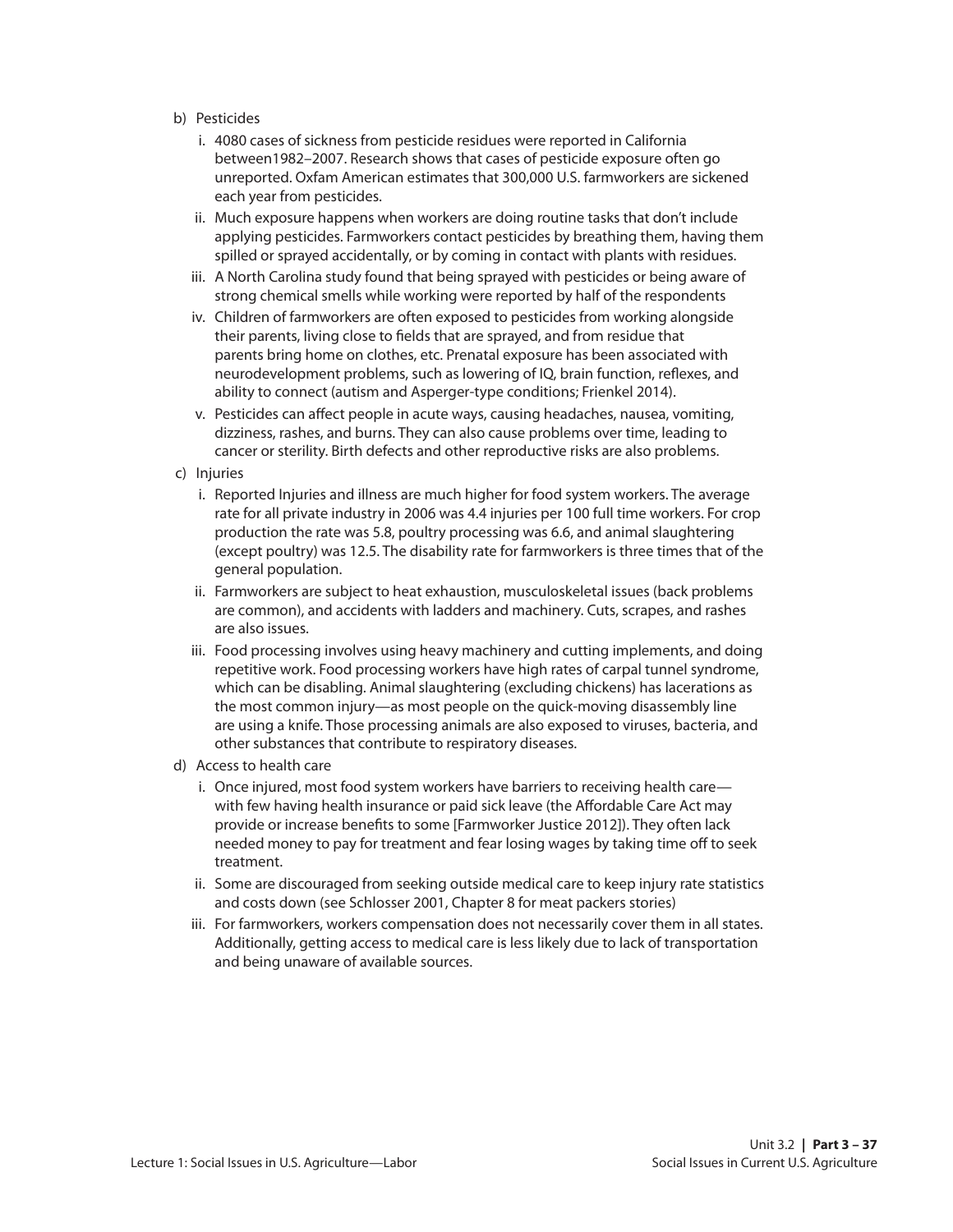4. Food system workers' experience

(see Rothenburg, Chapter 1, for individual farmworker stories, Jayaraman 2013 for food service industry workers, and Schlosser 2001, Chapter 3 for fast food worker and Chapter 8 for meat packing worker stories)

- a) Living situations
	- i. For farmworkers, overcrowding in dwellings is a common issue. Two different surveys (one from 1980 and one from the late 1990s) show that 85% and 60% of units are filled beyond capacity. This mean that farmworkers were often sleeping in living rooms or on kitchen floors.
	- ii. Research also reports significant structural damage to dwellings. One third showed sagging features (walls, ceilings, floors) or holes in the roof or both.
	- iii. Given that one study showed that their average salary was around \$850 per month, paying the average \$200 per month for rent is a large portion of one's income. The average rent on a mobile home or duplex was at or just above \$425. This situation doesn't allow people to have much money left for food, clothing, and other necessities.
- b) Working conditions
	- i. Farmworkers do repetitive tasks for long periods of time, either bending over harvesting or reaching on ladders. This work is often done in extreme temperatures, including summer heat and autumn cold.
	- ii. Food processing workers—particularly slaughterhouse workers—are subject to a variety of difficult working conditions. Many work at 40 degrees to keep the meat cool, while making many cuts per minute with knives. When people get injured they are encouraged not to go to the doctor, and treated better if they don't. Injuries are frequently under reported.
	- iii. For restaurant workers, being overlooked for advancement in pay or position rank based on ethnicity or gender, is commonly reported
	- iv. Reports of sexist comments and harassment are common from female food system workers across the types of work
	- v. Forced overtime and failing to pay overtime rates are also reported
	- vi. Meat packers in Colorado who have a major disability from an injury, such as loss of a body part, can only receive very limited compensation. They can get a maximum of \$36,000 for the loss of an arm, or up to \$4,500 for the loss of a finger. For unskilled and uneducated workers, these physical issues create a profound limitation on their future earning ability, which is not covered by these awards (Schlosser 2001).
- c) Despite the modest gains made during the 1960s–1970s with Cesar Chavez, agricultural labor remains poorly compensated, difficult, and dangerous work for millions of people

### **C. Factors That Contribute to Current Food Worker Situations**

- 1. Long history of exploitation (VanDeCruze and Wiggins 2008; see also Unit 3.1, Lecture 1, History of U.S. Agricultural Development)
	- a) The growth of large-scale agriculture in the Southern states relied on the enslavement of Native Americans and Africans
	- b) Post-slavery, the sharecropping system was used widely in the South. Farmers would do the work in exchange for a small percentage of the crop, which usually went back to the land owner to cover debts, keeping people impoverished.
	- c) Farm laborers were often from dispossessed groups with few options, such as immigrants to the U.S. Having little political power and limited economic choices, they could not contest working conditions or pay.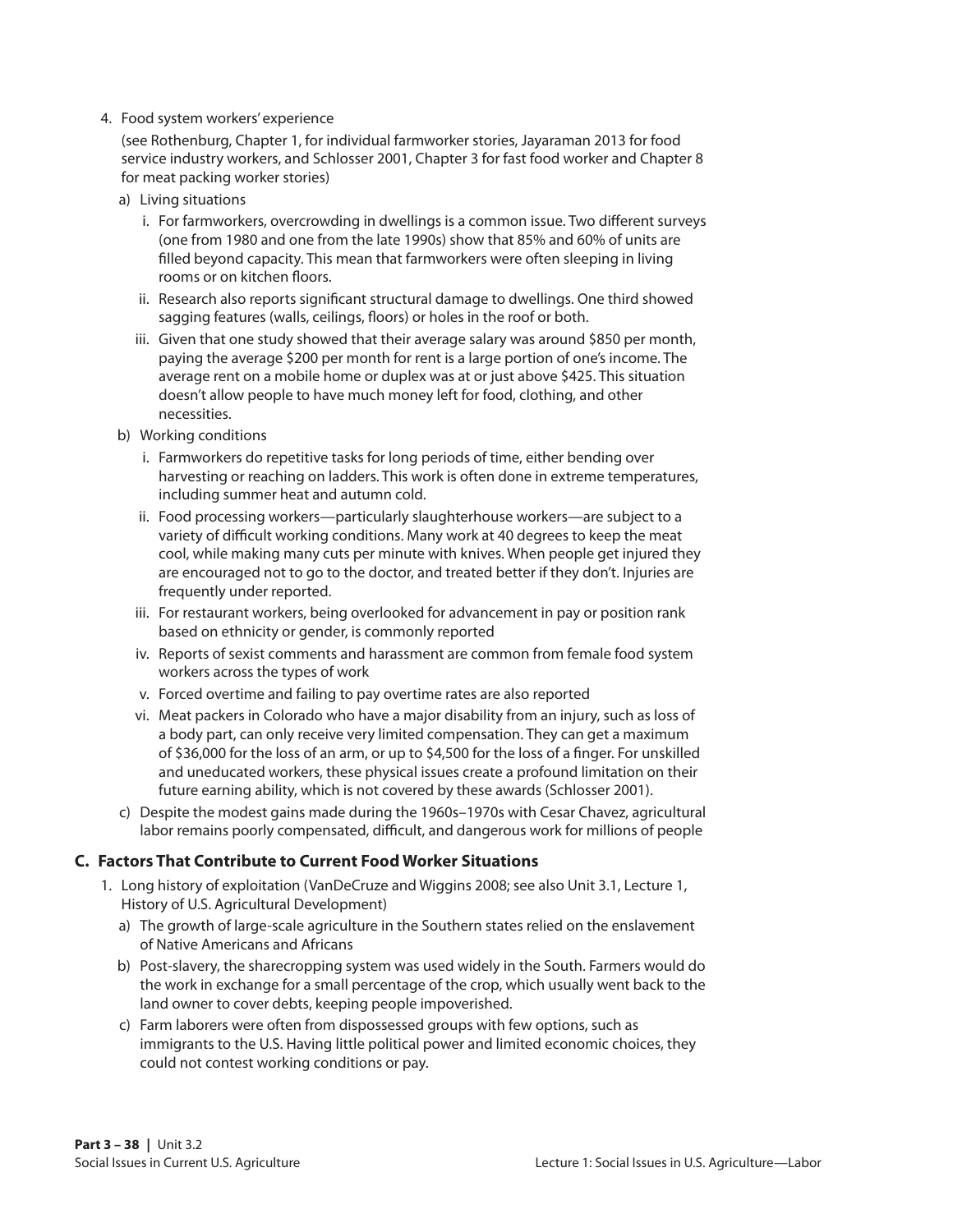- 2. Immigration policy, consolidation, and free trade agreements have helped to keep wages low
	- a) Significance of U.S. labor and immigration policies
		- i. Carey McWilliams' thesis on the ethnic succession of agricultural labor: That the U.S. government has designed immigration policies that introduce new (ethnic-based) group of workers who are willing to work for low wages and live in sub-standard conditions
			- • Organizing efforts of immigrants are undermined through the repeated introduction of new groups of workers (of a different ethnicity) to replace "recalcitrant" workers who protest working conditions (see McWilliams 1935, Introduction)
			- • Examples of this cycle: Chinese, Japanese, Punjabi Indians, Dust-Bowl migrants, Filipino, and Mexican immigrant labor throughout the 20th century
		- ii. Farmworkers from other countries who get documentation as part of the H-2A program are not protected by the federal legislation that oversees farmworker labor. They do not have the right to bargain collectively or unionize (Ahn et al 2004).
		- iii. It is estimated that half of all hired farmworkers have an unauthorized immigration status (Kandel 2008). It is also estimated that 40% of food service workers in New York City are undocumented (Jayaraman 2013).
	- b) The role of consolidation
		- i. Consolidation of retail puts the larger corporations in the driver's seat, where they can set prices, particularly before the crop is even planted. This puts the risk of farming on the growers, pressuring them to cut costs—of which labor forms a significant part, particularly for fruits and vegetables (Ahn et al 2004).
		- ii. Meat slaughtering and packing plants used to be unionized and offer decent-paying jobs. After one large company, IBP, mechanized the slaughtering process and moved out of the urban areas (where union support was strong), and into rural anti-union states, they were able to cut worker pay. Being a large company, IBP then undercut other companies enough to drive them to do the same thing—go rural and depend on immigrant labor (Schlosser, 2001).
			- • IBP, a slaughtering/meatpacking business, has an office in Mexico City advertising jobs in the U.S. and offering transportation to get there (Schlosser 2001)
	- c) The role of free trade—increasing immigration
		- i. Free trade agreements (North American Free Trade Agreement, NAFTA, and the General Agreement on Tariffs and Trade, GATT), World Bank requirements, and policies favoring big business cut much of Mexico's agricultural support to farmers, which dropped 90% in the first 7 years after the signing of the NAFTA agreement. Many subsistence farmers were forced to look for work elsewhere, including the factories and food work in the U.S. Additionally, since U.S. corn is still greatly subsidized, it can undercut the price of Mexican corn, further driving small subsistence farmers out of business and forcing them to look for wage jobs in the U.S. (Ahn et al 2004).
- 3. Low wages and seasonality of agricultural work together to further impact farmworkers' economic situation
	- a) Even though farmworkers might receive an hourly amount above minimum wage, much farm work is only needed seasonally, such as at planting and harvests times. They also are not paid for workdays cancelled due to rain or other weather issues. This leaves many farmworkers under- or unemployed for periods of time. They bear the costs of agriculture's intermittent and unpredictable nature (Rothenberg 1998).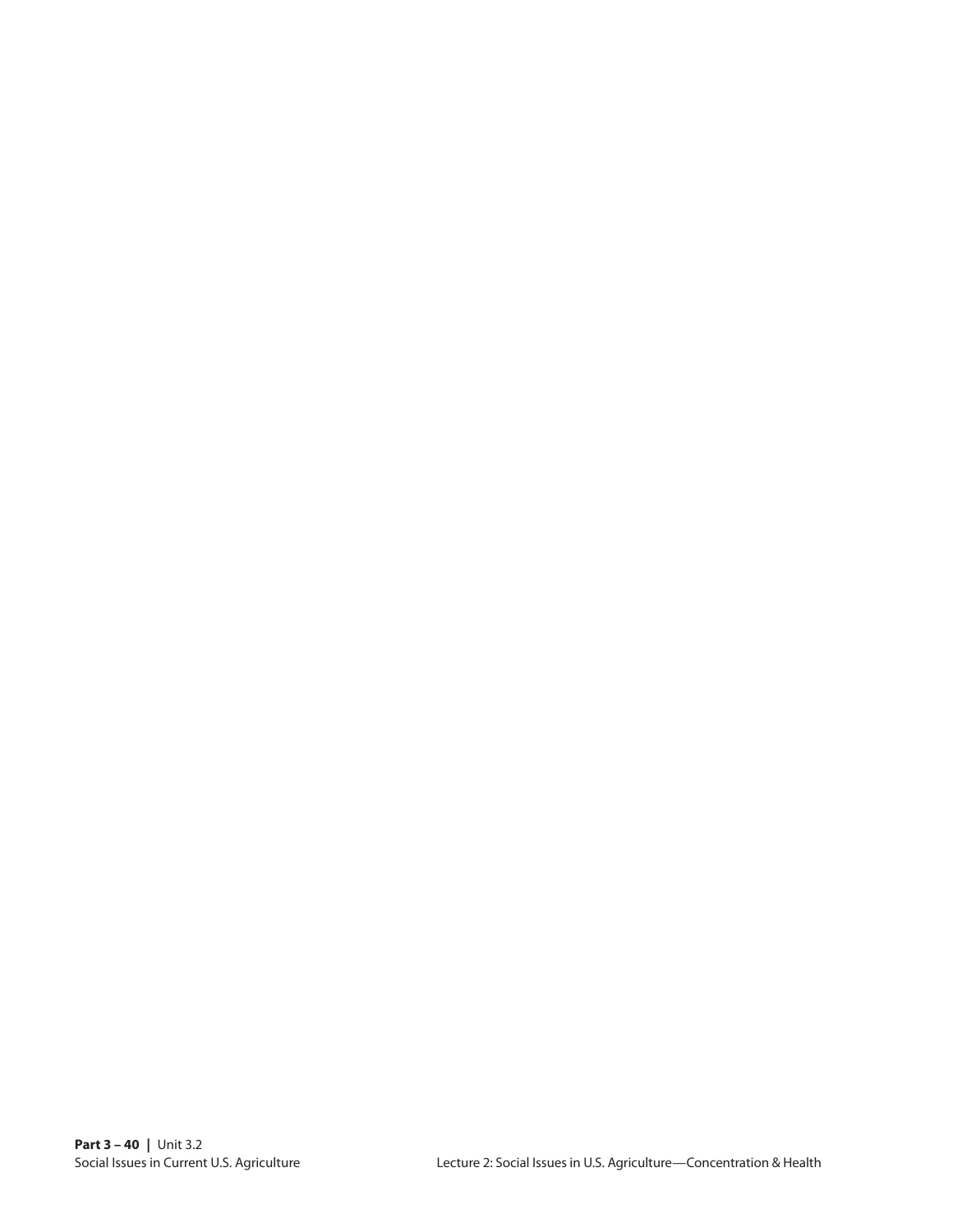# Lecture 2: Social Issues in U.S. Agriculture— Concentration & Health

## **A. Impacts of Food System Concentration**

- 1. Concentration across all sectors of the food system has increased greatly in the latter half of the 20th century (see Unit 3.1, Lectures 1 and 2). There are fewer and larger farms and many fewer farmers. Seed production, food processing, retail, and other sectors of the food system are often dominated by a handful of large companies.
- 2. Implications of concentration
	- a) Concentration of power: Production consolidation means consolidation of power and decision making. Such corporations "have considerable power in dictating how and where agricultural production takes place" (see Lyson and Raymer 2000, p. 200) as well as what is available in the marketplace. For example:
		- i. Walmart, being the largest retailer of food, exerts significant power. It has shifted the burden of risk to its suppliers, who now have to monitor the products they send, even on the shelves of Walmart itself. Walmart's contracts are nonnegotiable suppliers must simply accept what is offered without modification. If a supplier isn't able to give all of the product agreed upon, or if there is an apparent discrepancy, the supplier agrees to be "fined." Since Walmart is the biggest buyer for food processors, processors have to do what the company says (Hauter 2012).
		- ii. In a U.S. Department of Justice (DOJ) inquiry regarding seeds, corn and soybean growers have testified to that there is a lack of choice for seeds (both genetically modified and conventional), that they are paying much higher prices for seeds compared to the mid-1990s, and that their use of seeds is greatly restricted (U.S. DOJ 2012)
	- b) This concentration of power allows a few firms in an industry to work together to set prices in their favor in an uncompetitive manner
		- i. A USDA study found that big retailers had, in some cases, used their market power to set prices below competitive prices to suppliers, and above competitive prices to consumers (Dimitri, Tegene, and Kaufman 2003)
	- c) Extended influence: Members of the boards of directors of these multinational corporations frequently overlap, and typically have very similar educational and social backgrounds, thus exacerbating the problem of power concentration. Thus, much of the power in the food industry rests in the hands of relatively few individuals who tend to share common worldviews regarding the environment, labor, and food safety issues.
	- d) These very large corporations have significant influence over policy, often indirectly through networks and connections with organizations that promote political agendas. Other influence can be direct. For example:
		- i. "In January of 1987, Mike Harper told the newly elected governor of Nebraska, Kay Orr, that ConAgra wanted a number of tax breaks—or would move its headquarters out of Omaha. The company had been based in the state for almost seventy years, and Nebraska's tax rates were among the lowest in the United States. Nevertheless, a small group of ConAgra executives soon gathered on a Saturday morning at Harper's house, sat around his kitchen table, and came up with the basis for legislation that rewrote Nebraska's tax code. The bill, drafted largely by ConAgra, sought to lower the state taxes paid not only by large corporations, but also by wealthy executives. Mike Harper personally stood to gain about \$295,000 from the proposed 30 percent reduction in the maximum tax rate on personal income" (Schlosser 2001, pp. 163- 164).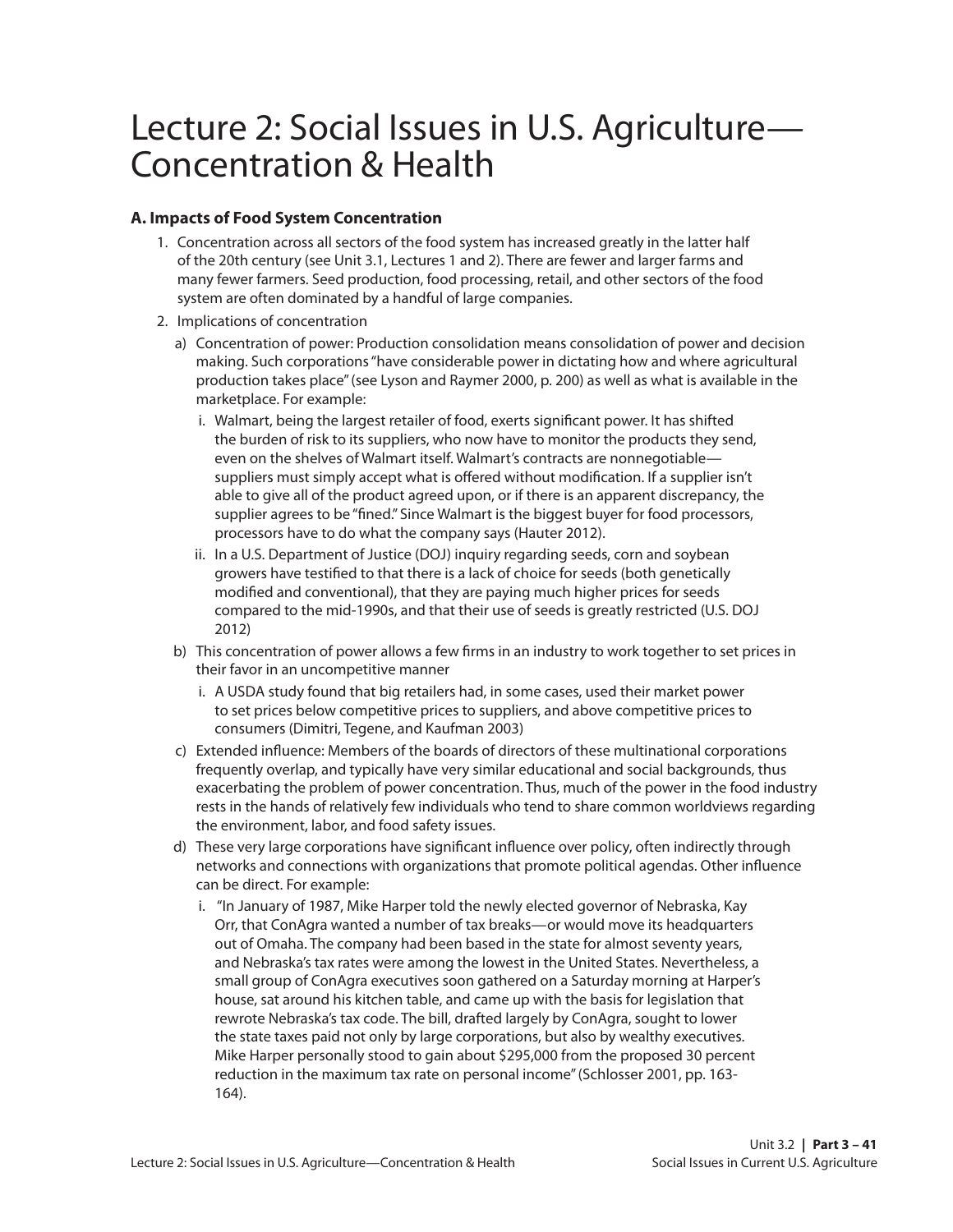- e) Large corporations are able to use the legal system in their favor. For example:
	- i. Monsanto's own contracts acknowledge that seed matter can drift to other crops, but claim they are then not responsible for the contamination. On the other hand, Monsanto is able to prosecute farmers that might have crops in their fields contaminated by pollen from Monsanto seed, as the law does not require that the company prove intent on the part of the farmer. Farmers don't generally have the resources to contest Monsanto in court (Freese and Kimbrell 2013).
- f) Large corporations are also less affected by other balances of power. For example:
	- i. "In most businesses, a high injury rate would prompt insurance companies to demand changes in the workplace. But ConAgra, IBP and the other large meatpacking firms are self-insured. They are under no pressure from independent underwriters and have a strong incentive to keep workers' comp payments to a bare minimum. Every penny spent on workers' comp is one less penny of corporate revenue." (Schlosser 2001, p 184).
- 3. Other consequences of consolidation
	- a) The number of small and mid-sized farms has been decreasing while the number of large farms increases (U.S. Department of Agriculture 2012 and U.S. Department of Agriculture 2007)
		- i. Those grossing less than \$100,000 (small farms) decreased 7%, from 1,847,663 in 2007 to 1,721,170 in 2012. Those grossing between \$100,000 and \$249,999 (often considered mid-sized farms), decreased 6%, from 147,500 in 2007 to 138,883 in 2012. These mid-sized farm decreased by 13% between 2002 and 2012.
		- ii. The number of large-scale farms has been increasing. Those grossing \$1,000,000 or more increased by 43%, from 55,509 in 2007 to 79,225 in 2012.
		- iii. Farms of 2000 acres or more have increased by 11%, from 27,092 in 2007 to 30,158 in 2012
	- b) Some growers are functionally being turned into "serfs" with unfair contract requirements. For example:
		- i. Much broiler production is embedded in a vertically integrated system, where the industry produces the baby chicks and the chicken feed, and then purchases the birds for slaughter. Farmers have to buy all the chicks and feed from the corporation, but must build their own facilities to house the birds and sell the birds back to the same corporation. These buildings can cost \$100,000 per unit. By the time they are paid off, they will need to be updated and modernized. Hence, it is difficult for the grower to get out of debt. Many farmers don't live close enough to more than one firm that buys birds, so they don't get to negotiate prices, but have to take what is offered. Additionally, companies can have informal agreements not to take on other companies' growers, thus leaving growers with few choices or options (Heffernan 1998).
	- c) This loss of farms appears to impact rural communities
		- i. In the late 1940s, researchers started exploring whether the increase in concentration in farms, and the decrease in small independent farms, had an impact on the communities' overall well being (Lobao and Meyer 2001)
		- ii. Early research demonstrated that having more small farms was related to community well being—a finding that resulted in a huge backlash by corporations; as a result, the USDA shut down its unit that commissioned the research (Lobao and Meyer 2001)
		- iii. The majority of later studies, including much larger quantitative studies, have shown similar results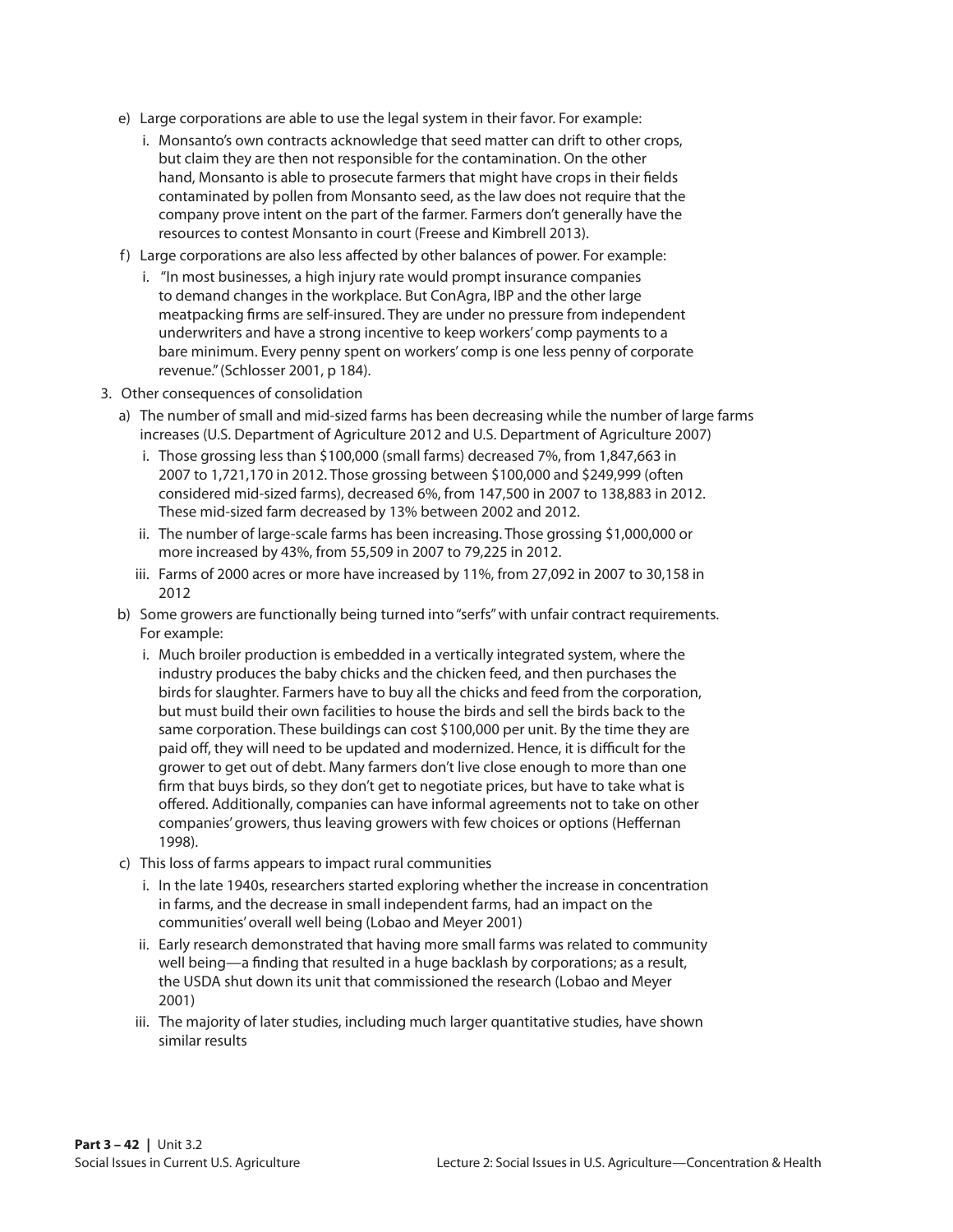- 4. Impacts on other areas
	- a) Labor impacts
		- i. The bargaining power of workers is diminished when there are few employers to choose from in an industry (Lynn 2010)
	- b) Consumer impacts
		- i. Consolidation is often claimed to make prices go down for consumers, but one recent study showed prices actually went up in 4 out of 5 cases (Ashenfelter and Hosken 2008)
	- c) Animal welfare
		- i. CAFOs severely restrict animals' movements, sometimes to the point of not even being able to turn around. This restriction can limit animals from expressing their normal behaviors, causing high levels of stress that can further impact physical health (Pew Commission on Industrial farm Animal Production 2009).
	- d) Environmental and health (see also Unit 3.3, Environmental Issues in Modern Agriculture)
		- i. Concentrated animal feeding operations (CAFOs) are replacing small and mid-sized animal production farms. CAFOs concentrate animal waste in much larger quantities than can be successfully handled by the land on which the operation resides. Waste products, including pathogens and nutrients, need special handling. Hormones, antibiotics, and pesticides also accumulate and can end up in local waterways (Pew Commission on Industrial farm Animal Production 2009).
		- ii. CAFOs have impacts on animal welfare and on human health—from increasing antibiotic resistance to polluting the local community's air and water; see Unit 3.3, Environmental Issues in Modern Agriculture, for more information (Pew Commission on Industrial farm Animal Production 2009)
		- iii. CAFOs also use large amounts of resources, from water to fossil fuels, much more than most other food production efforts (Pew Commission on Industrial farm Animal Production 2009)
		- iv. Consolidation in the seed industry has led to a decrease in seed diversity (Freese and Kimbrell 2013), which in the long term could negatively impact overall food security

### **B. Impacts to Health**

The current food system in the U.S. impacts human health and nutrition in many ways

- 1. Food security (Allen and Melcarek 2013; Coleman-Jensen et al. 2013)
	- a) Not having enough to eat is associated with many serious health impacts (Troy et al 2011)
	- b) Worldwide, according to 2011–2013 statistics, 842 million people (12%) are considered undernourished. While better off than a majority of countries worldwide, there are many in the U.S. who do not have enough food to eat (Food and Agriculture Organization, no date).
	- c) "The World Food Summit of 1996 defined food security as existing 'when all people at all times have access to sufficient, safe, nutritious food to maintain a healthy and active life." Access means both that people have the physical ability to get food and the economic resources. It also includes that people have access to preferred foods (World Health Organization, no date).
		- i. Food security is made up of three factors:
			- • "Food availability: Sufficient quantities of food available on a consistent basis.
			- Food access: Having sufficient resources to obtain appropriate foods for a nutritious diet.
			- • Food use: Appropriate use based on knowledge of basic nutrition and care, as well as adequate water and sanitation."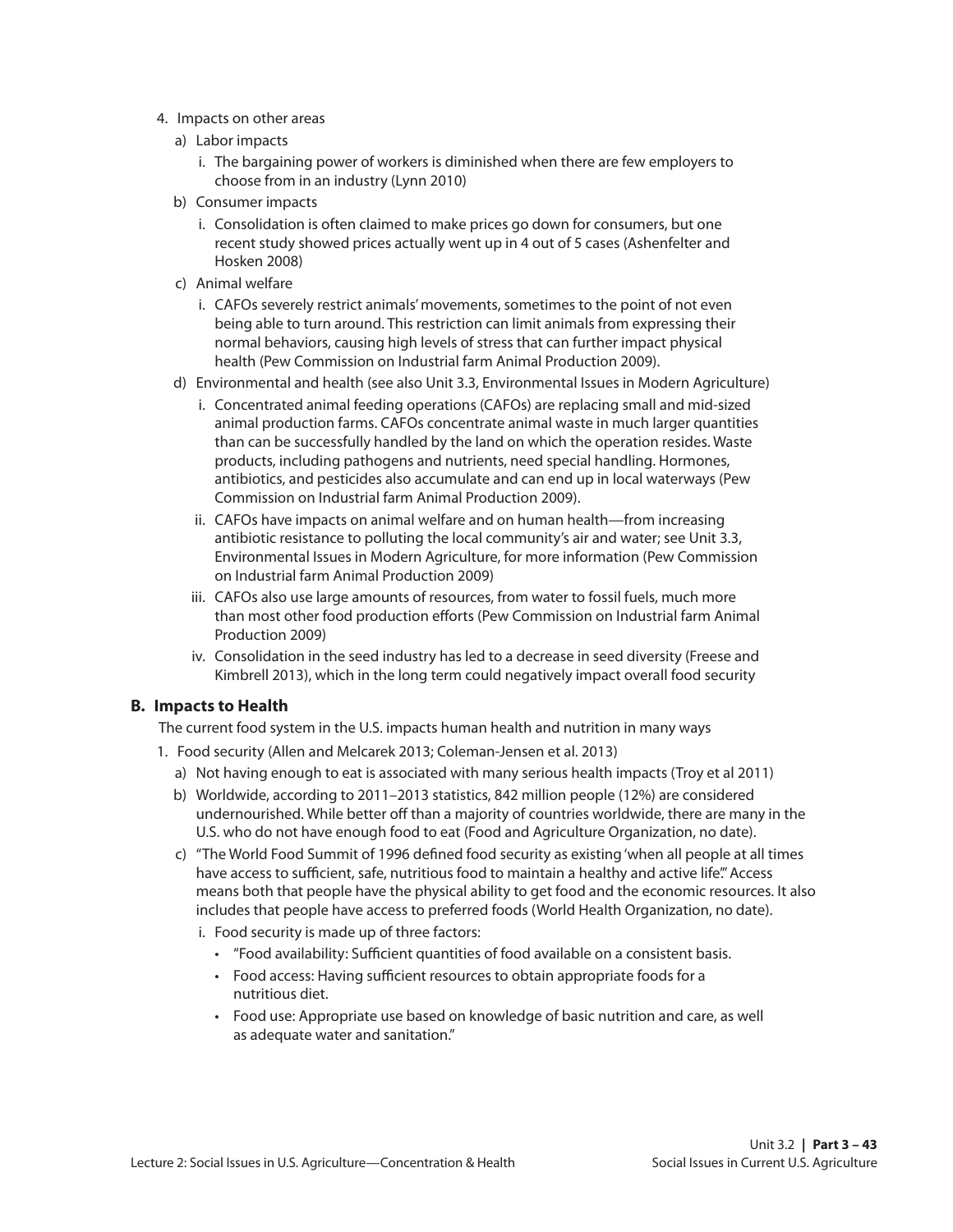- d) During 2012, 14.5% of U.S. households were considered to be food insecure at some time during the year. This means that these households ". . . had difficulty at some time during the year providing enough food for all their members due to a lack of resources." Slightly over one-third of these people (5.7%) have very low food security. This means that ". . . at times during the year, the food intake of household members was reduced and their normal eating patterns were disrupted because the household lacked money and other resources for food" (Coleman-Jensen et al 2013, p. 5).
- e) The percentage of food insecure households in the U.S. fluctuated between 10.1% and 11.9% between 1998 and 2007. After 2008 it rose above 14.5%, where it has stayed since.
- f) Part of the reason for the increase in food insecurity starting in 2008 is the extreme rise in food prices during that time. During the food crisis in 2008, food prices rose significantly for some crops, such as rice and wheat (75% and 120% respectively). Globally, average food prices rose over 50%.
- g) Food insecurity was higher for households living below the poverty line (40.9%), with children (20.0%), and headed by a single parent (35.4% for women and 23.6% for men). Food insecurity was also higher for Black and Hispanic households (24.6% and 23.3%).
- h) A primary cause of food insecurity is poverty (Johns Hopkins Center for a Livable Future 2010)
- i) One factor contributing to food insecurity is food deserts (Allen and Melcarek 2013; Agricultural Marketing Service, no date; Schafft, K., E. Jensen, and C. Hinrichs 2009)
	- i. Many low-income areas are considered food deserts. Food deserts are described as " . . . urban neighborhoods and rural towns without ready access to fresh, healthy, and affordable food," (Agricultural Marketing Service, no date). These areas have no grocery stores. They may have no access to food, or only have access to fast food or convenience stores. Thus, the immediately accessible food is less healthy and/or more expensive.
	- ii. Food deserts are also more common in low-income neighborhoods that are predominantly people of color
	- iii. Food deserts, and food insecurity, appear to be related to health problems, e.g., research has found a relationship between food desserts and obesity and diabetes.
- 2. Obesity (Schoonover and Muller 2006)
	- a) Extent of obesity: 2/3 of people in the U.S. are overweight and 1/3 are obese. The rates of obesity among youth have doubled and even tripled for different age groups since the 1970s
	- b) Obesity is associated with many health effects, such as diabetes, heart disease, some cancers, and more.
	- c) The causes of obesity are complex (see on-line interactive diagram at: *[www.shiftn.com/obesity\)](www.shiftn.com/obesity/Full) [Full](www.shiftn.com/obesity/Full)<-Map.html>)*
	- d) However, the current food system contributes several factors:
		- i. Lack of access to healthy foods, which exists in food deserts, as well as easier access to less nutritious foods, are important components
		- ii. Farm bill policies affect food prices
			- • U.S. Farm Bill policies make commodities (corn and soy) much cheaper than fruits and vegetables
			- These commodities are used to make less healthy processed foods, and inexpensive sweeteners and oils. This makes less healthy food less expensive, and therefore more economical than healthier foods. For example, at McDonalds, it is more economical to buy a hamburger (partially due to cheap price of corn used to produce beef) than a salad.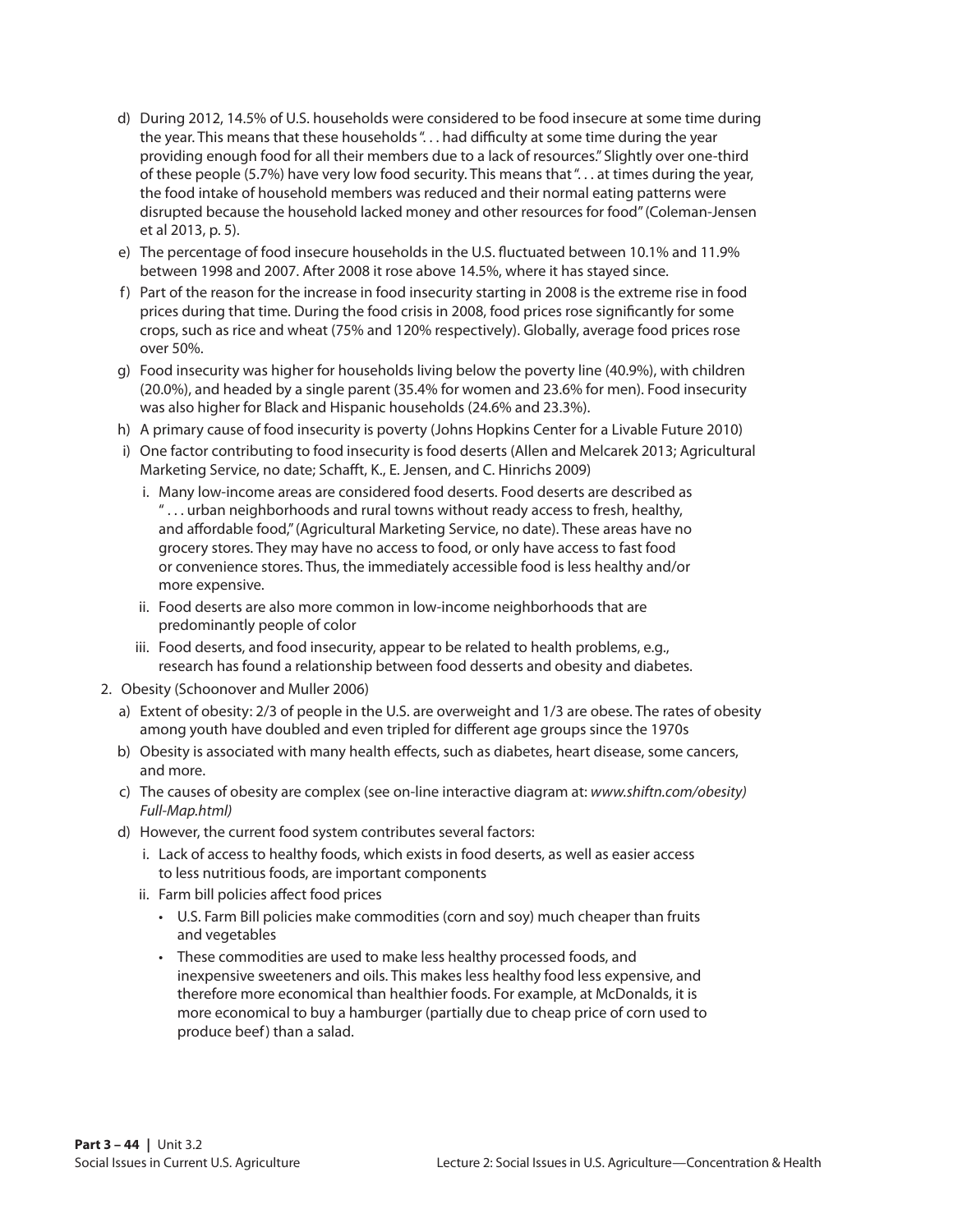- • Due to economic constraints, many do not have to the capacity to buy fresh, healthier foods. Even for those that do have a choice, consumer research has found price to be a strong determining factor in what people purchase. One study found that lowering the price of healthier snacks in a vending machine encourages people to buy more of them. But when the prices returned to normal, they chose the less healthy snacks.
- 3. Antibiotic resistance (Center for Disease Control 2013; Pew Commission on Industrial Farm Animal Production 2009)
	- a) Industrial farming is contributing to antibiotic resistance
		- i. Many bacteria are becoming resistant to antibiotics. Antibiotic overuse is the main reason, and thus minimizing unnecessary use is critical. The two unnecessary uses are the over-prescription of antibiotics to humans, and the unnecessary use of antibiotics in animals. Currently CAFO operations use low levels of antibiotics regularly in animals as such a use has been found improve growth rates. It is estimated that up to 70% of the antibiotics used are for farm animals.
		- ii. As antibiotics become ineffective, many more people will become sick, and many will die, from simple infections
- 4. Impact of agricultural chemicals (Pesticide Action Network, no date)
	- a) Agricultural pesticides increase risks of a number of diseases, such as cancer, asthma, autoimmune diseases, and others
	- b) Over 90% of Americans have tested positive for having pesticide metabolites in their blood, such as from DDT and chlorpyrifos (a neurotoxic insecticide)
	- c) Those who work on farms, their families, and the broader rural community are most affected by these chemicals
- 5. Living in agricultural communities
	- a) Pesticide drift/exposure
	- b) CAFO impacts (Pew Commission on Industrial farm Animal Production 2009)
		- i. Ground water contamination can affect the drinking water supply for a large area. Infectious agents, such as flu virus, can affect the community as well as spread through the meat processing chain.
		- ii. Food-borne infections are more likely to happen due to the number of animals concentrated in one space
		- iii. Increased asthma risk and problems with odor from the facilities are other frequently cited issues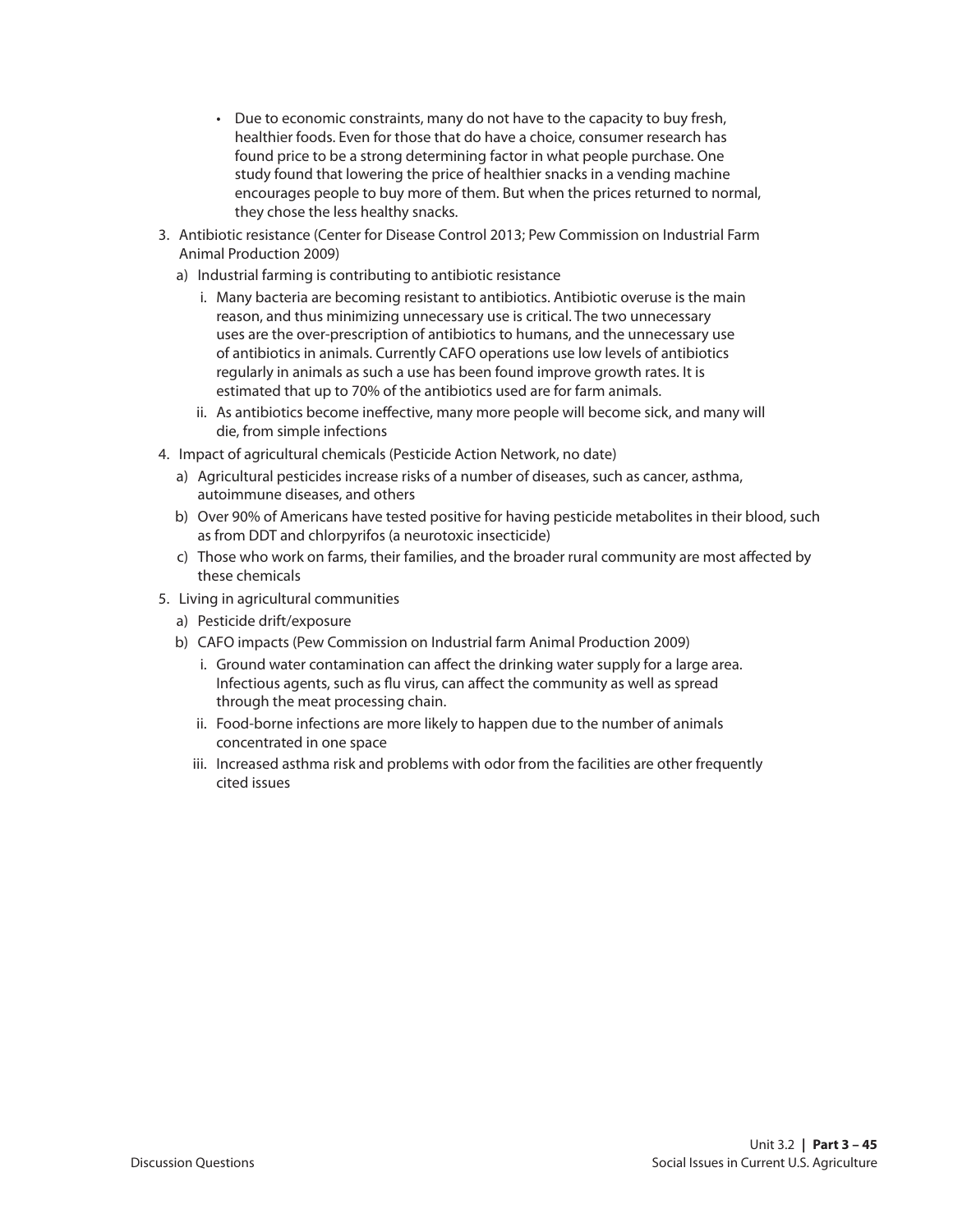# Discussion Questions

### **Social issues in current U.S. Agriculture, Lectures 1 & 2**

- 1. Why do you think it is important to understand the social or human impacts of the food system?
- 2. What did you learn from these two lectures that was surprising to you? Why was it surprising? What did you previously assume to be true?
- 3. What are some of the most concerning issues raised? Why?
- 4. Are there any topics from these lectures that you are interested in learning more about? Why? How will you go about learning it?
- 5. How does learning about this material impact how you intend to participate with the food system (as a farmer, activist, consumer, etc.)?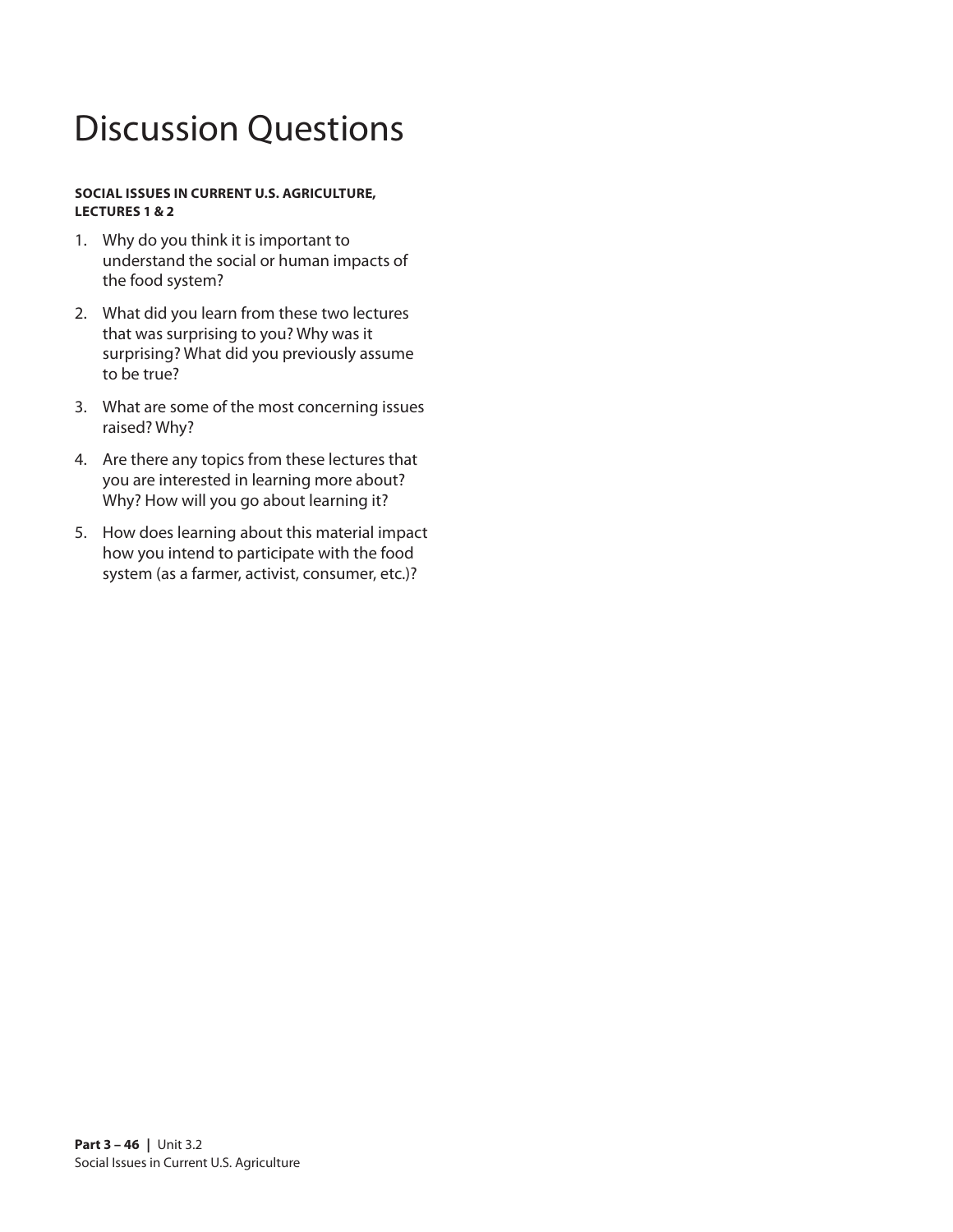# References & Resources

### **Suggested Readings (Described Below)**

### **Labor**

- Schlosser, 2001, chapters 7 and 8
- • Rothenberg, 1998
- Steinbeck, 1939

### **concentration**

• Hauter, 2012

### **health**

- • Freinkel, 2014
- Allen and Melcarek, 2013

### **Labor References/Resources**

Ahn, Christine, Melissa Moore, and Nick Parker. 2004. *Migrant Farmworkers: America's New Plantation Workers.* Food First Backgrounder, Vol 10, No 2. March 2004. *[www.foodfirst.org/fr/node/](www.foodfirst.org/fr/node)45*

*Good short summary of issues, particularly regarding immigration and free trade policies.*

Allen, Patricia, and Hilary Melcarek. [2013.](2013.The)*The Human Face of Sustainable Food Systems: Adding People to the Environmental Agenda.* Sustainability in the Balance Series. Center for Agroecology & Sustainable Food Systems. Santa Cruz, CA. *<casfs.ucsc.edu/documents/issue>-papers/[sust\\_in\\_bal](sust_in_balance_5.pdf)[ance\\_5.pdf](sust_in_balance_5.pdf)*

*This document summarizes recent data related to injustice in the food system. It provides statistics on health and labor issues, as well as summarizing efforts attempting to address these disparities.*

Bauer, Mary, and Mónica Ramírez. 2010. *Injustice on Our Plates: Immigrant Women in the U.S. Food Industry.* Southern Poverty Law Center. *[www.splcenter.org/sites/default/files/downloads/publi](www.splcenter.org/sites/default/files/downloads/publication/Injustice_on_Our_Plates.pdf)[cation/Injustice\\_on\\_Our\\_Plates.pdf](www.splcenter.org/sites/default/files/downloads/publication/Injustice_on_Our_Plates.pdf)*

*This report documents the lives of 150 immigrant women from Mexico and Central America who work in the fields and food processing factories in the U.S. It depicts the brutality of their situation, and concludes by*  *calling for legislation in different arenas to end the exploitation these workers frequently face.* 

Carrasquillo, Nelson. 2011. Race and ethnicity from the point of view of farm workers in the food system. Farmer workers in the food system. *Race/ Ethnicity* Vol. 5. No.1. *<www.cata>[-farmworkers.org/](-farmworkers.org/Nelson) [Nelson](-farmworkers.org/Nelson)[%20Article.pdf](20Article.pdf)*

*This article offers a brief history of farm work in the U.S., with a specific East Coast perspective.*

Farmworker Justice. 2012. *Health Reform and Farmworkers.* [Farmworkerjustice.org.](Farmworkerjustice.org) *[www.farmworkerjustice.org/sites/default/files/docu](www.farmworkerjustice.org/sites/default/files/documents/Health)[ments/Health%](www.farmworkerjustice.org/sites/default/files/documents/Health)20Reform%20and%<20Farmworkers.pdf>*

Freinkel, Susan. 2014. Warning signs: How pesticides harm the young brain. *The Nation.* March 11. *<www.thenation.com/article/178804/warning>-signs-howpesticides-harm-young-brain#*

*This article summarizes new research on neurological effects of pesticides, particularly on the the children of farm workers.*

Jayaraman, Saru. 2013. *Behind the Kitchen Door.*  Ithaca, NY: Cornell University Press.

*An excellent book about the food service industry. The author unveils the extent to which food service workers live below the poverty line, endure illegal treatment (withholding of wages and overtime pay), and endure race and gender discrimination. She also points out how even restaurants focused on qualities of the food movement, such as promoting local and sustainable, don't necessarily treat their employees well or even fairly. She also points to the many reasons why it matters, from human rights and dignity to the simple correlation in research that restaurants that don't treat their workers well are more likely to have health-related food practice violations. Very engaging to read. Stories can be useful for class discussions. She also provides potential solutions, with her primary goal to improve the lives of those working in the food service industry.*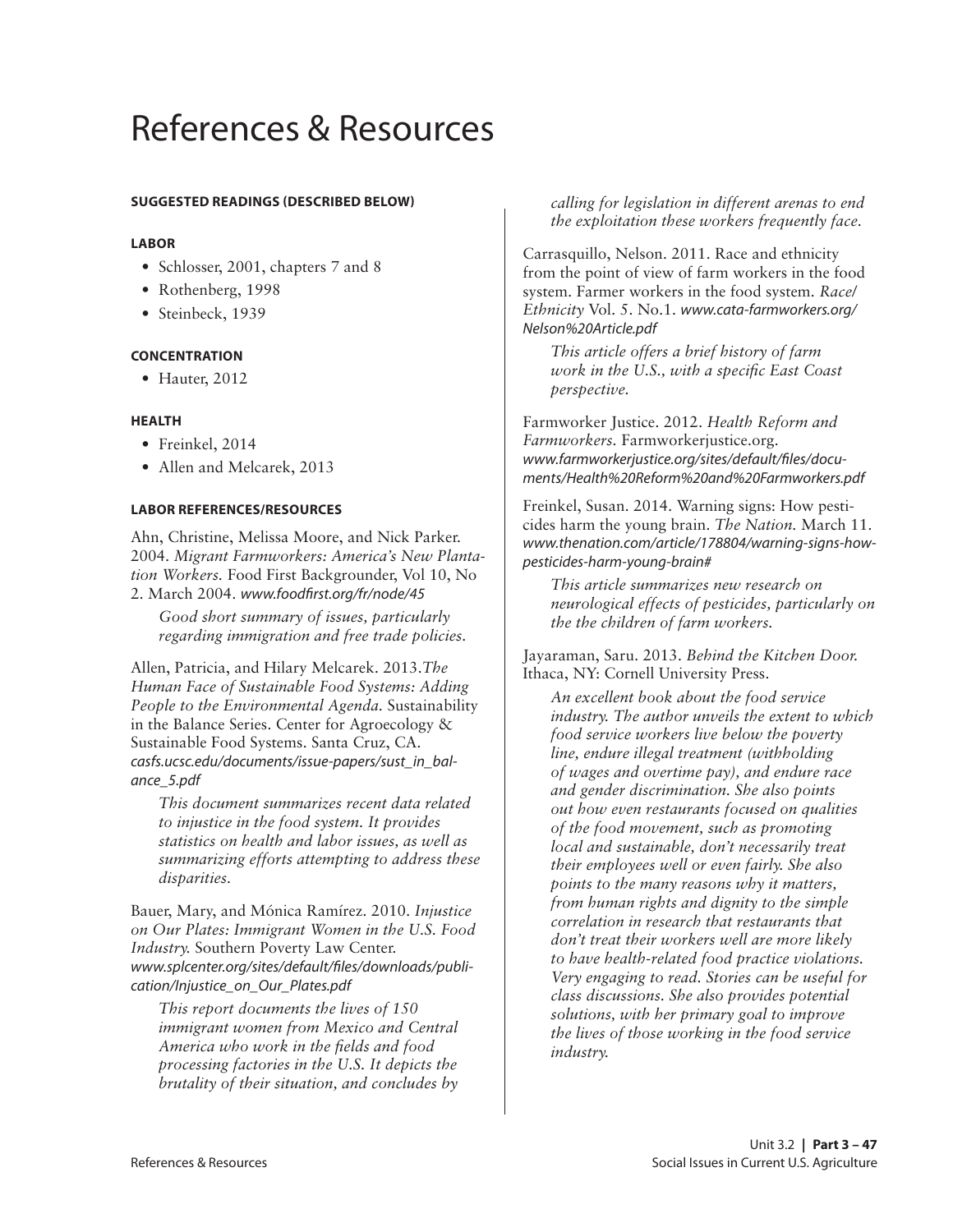Kandel, William. 2008. *Profile of Hired Farmworkers: A 2008 Update.* Economic Research Report No. 60, Economic Research Service, U.S. Department of Agriculture. *[www.ers.usda.gov/media/205619/](www.ers.usda.gov/media/205619/err60_1_.pdf) [err60\\_1\\_.pdf](www.ers.usda.gov/media/205619/err60_1_.pdf)*

Lopez, Ann A. 2007. *The Farmworkers' Journey.*  Berkeley: University of California Press..

*This book explores the lives and situation of migrant farmworkers who routinely travel between west-central Mexico and central California to make a living. Ten years of conducting ethnographic research in California and Mexico led to the production of this book. Depictions of the lives of farmworkers, and subsistence farmers in Mexico, are presented along with the structural policies, institutions, and context that keep these people in perpetual poverty and this particular way of life.*

McWilliams, Carey. 1935. *Factories in the Fields: The Story of Migratory Farm Labor in California.* Berkeley, CA: University of California Press.

*Excellent and critical historical analysis of farm labor in California. Special emphasis is placed on the ways in which ethnicity and the seasonality of labor demand combine with industrial capitalism's infiltration of agriculture to create an unjust labor system.* 

The National Commission on Agricultural Trade and Export Policy. 1986. *New Realities: Toward a Program of Effective Competition.* Washington D.C.: U.S. Department of Agriculture.

Pollan, Michael. 2002. Power Steer. *New York Times Magazine*. 3/31/02. *[www.ny](www.nytimes.com/2002/03/31/magazine/power)[times.com/2002/03/31/magazine/power](www.nytimes.com/2002/03/31/magazine/power)[-steer.](-steer.html) [html?](-steer.html)pagewanted=all&src=pm*

*Enlightening investigative article navigating the U.S. beef industry.* 

Rothenberg, Daniel. 1998. *With These Hands: The Hidden World of Migrant Farmworkers Today.* New York: Harcourt Brace and Company.

*This book describes the lives of farmworkers and the system within which they work. Interviews with farmworkers, contractors, farmers, and others in this area and presented in their words. Background research and the author's conclusions are also included. This wide variety of interviews gives the reader an education on the power relations and structure of employment in U.S. agriculture, as well as a* 

*fair treatment of a very wide set of perspectives and first-person testimonies of the difficult racial, class, and citizenship problems associated with migrant labor.*

Schlosser, Eric. 2001. *Fast Food Nation: The Dark Side of the All-American Meal.* New York: Houghton Mifflin Company.

*This book focuses on all the components behind the production of fast food. Three chapter focus on labor issues. Chapter 3 looks at food service labor in the fast food restaurant. Chapter 7— Cogs in the Machine—give a brief history of the current meat packing industry, showing how it got to where it is today. Chapter 8 details what it is like working in the new meatpacking plants.*

Schlosser, Eric. 2003. In the Strawberry Fields, in *Reefer Madness: Sex, Drugs, and Cheap Labor in the American Black Market.* New York: Houghton Mifflin Company.

Steinbeck, John. 1939. *The Grapes of Wrath.* New York: Viking Penguin Books.

*At minimum, the first twelve chapters are recommended for their poignant and compelling discussion of the human and environmental impacts of agricultural modernization. The parallels between the experiences of the characters in this novel and today's migrant laborers should not be overlooked.*

Thompson Jr., Charles D., and Melinda F. Wiggin eds. 2002. *The Human Cost of Food: Farmworkers' Lives, Labor, and Advocacy.* Austin, TX: University of Texas Press.

*This edited book covers several topics related to farm labor, such as health, housing and immigration issues. Other chapters explore the how farmworkers are excluded from labor laws, history of the guest worker program, challenges facing migrant students, and the history of labor organizing. Includes an outline for developing a syllabus for a more extensive education, aimed at farmworker advocacy.* 

U.S. Department of Labor. 2012. Occupational Employment Statistics—May 2012 National Occupational Employment and Wage Estimates in the United States. Bureau of Labor Statistics. *[www.bls.gov/oes/current/oes\\_nat.htm](www.bls.gov/oes/current/oes_nat.htm)#35-0000*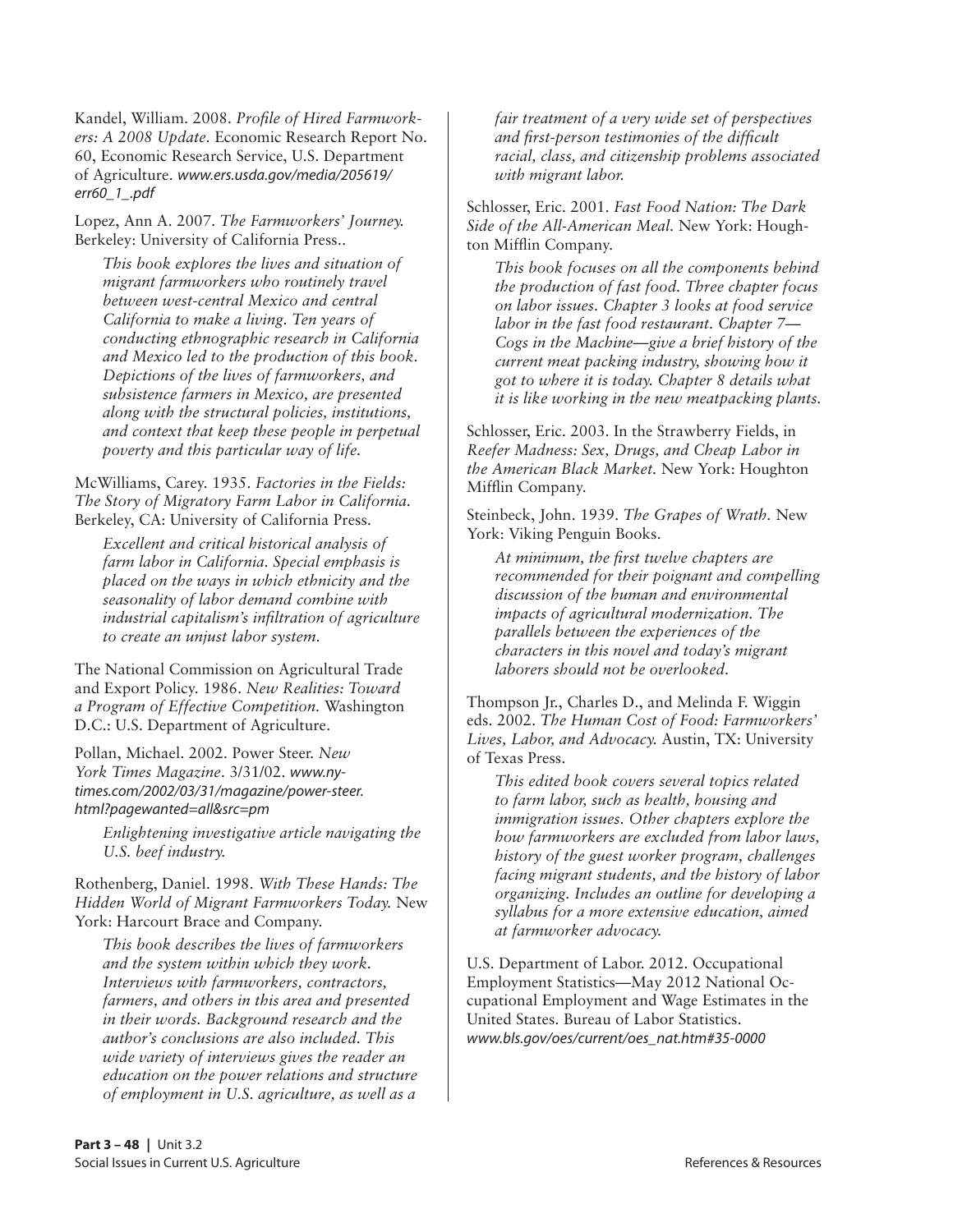U.S. Department of Labor. 2014. *Minimum Wages for Tipped Employees.* Wage and Hour Division. January 1, 2014. *[www.dol.gov/whd/state/tipped.](www.dol.gov/whd/state/tipped.htm) [htm#](www.dol.gov/whd/state/tipped.htm)foot1*

U.S. Department of Labor. No Date. *elaws—Fair Labor Standards Act Advisor.* Office of the Assistant Secretary for Policy. *[www.dol.gov/elaws/esa/flsa/](www.dol.gov/elaws/esa/flsa/screen75.asp) [screen75.asp](www.dol.gov/elaws/esa/flsa/screen75.asp)*

U.S. Department of Labor. No Date:a. *The National Agricultural Workers Survey.* Employment and Training Administration. *[www.doleta.gov/agworker/](www.doleta.gov/agworker/report9/chapter1.cfm) [report9/chapter1.cfm](www.doleta.gov/agworker/report9/chapter1.cfm)*

VanDeCruze, Denise, and Melinda Wiggins. 2008. *Poverty and Injustice in the Food System: Report for Oxfam America.* Student Action with Farmworkers. Durham, NC. *<ducis.jhfc.duke.edu/wp>-content/ uploads/2010/06/[Poverty-and-Injustice-in-the-Food-](Poverty-and-Injustice-in-the-Food-System.pdf)[System.pdf](Poverty-and-Injustice-in-the-Food-System.pdf)*

*This paper summarizes the situation of farm workers and food processing workers in the Southeastern U.S. It documents the current situation and demographics, explores the history of food workers, and discusses solutions to the particular issues in this region of the country.* 

Wadsworth, Gail. 2014. What Does Food Justice Mean for Farmworkers? *Food First Blog post.* January 14, 2014. *<www.foodfirst.org/en/What>+Does+Food +Justice+Mean+for+Farmworkers%3F*

Yen Liu, Y. and D. Apollon. 2011. *The Color of Food.* Applied Research Center. February 2011. *<www.foodfirst.org/en/node>/3305*

*This report graphically displays statistics about food system workers throughout the supply chain. It is an excellent resource, available for free on the web.*

### **CONCENTRATION References/Resources**

Ashenfelter, Orley, and Daniel Hosken. 2008. *The Effect of Mergers on Consumer Prices: Evidence from Five Selected Case Studies.* National Bureau of Economic Research Working Paper Series, Working Paper 13859. Cambridge, MA. *<http://www.nber.org/papers/w13859>*

Dimitri, Carol, Abebayehu Tegene, and Phillip Kaufman. 2003. *U.S. Fresh Produce Markets: Marketing Channels, Trade Practices, and Retail Pricing Behavior.* ERS Research Brief. AER-825.

Economic Research Service. U.S. Department of Agriculture. September 2003. *[www.ers.usda.gov/](www.ers.usda.gov/publications/aer) [publications/aer](www.ers.usda.gov/publications/aer)-agricultural-economic-report/[aer825.](aer825.aspx) [aspx#](aer825.aspx).UwviQF6V8pc*

Freese, Bill, and George Kimbrell. 2013. *Seed Giants vs. U.S. Farmers.* Center for Food Safety and Save Our Seeds. *<www.centerforfoodsafety.org/files/seed>[giants\\_final\\_04424.pdf](-giants_final_04424.pdf)*

Hauter, Wenonah. 2012. *Foodopoly: The Battle over the Future of Food and Farming in America.* New York, NY: The New Press.

*This book looks at issues around concentration and monopoly in the food system. Hauter's main thesis is that we cannot change the food system simply by voting with our pocketbooks, but that we must address the concentration, deregulation and corporate control in the biological sciences (seed) and processing/ distribution realms.*

Heffernan, William. D. 1998. Agriculture and monopoly capital. *Monthly Review* 50: 46 (July/ August).

Loboa, Linda, and Katherine Meyer. 2001. The great agricultural transition: Crisis, change and social consequences of twentieth century U.S. farming. *Annual Review of Sociology,* 27:103-124.

Lynn, B., and P. Longman. 2010. Who broke America's jobs machine: Why creeping consolidation is crushing American livelihoods. *Washington Monthly.* March 4. *[www.washingtonmonthly.com/](www.washingtonmonthly.com/features/2010/1003.lynn) [features/2010/1003.lynn](www.washingtonmonthly.com/features/2010/1003.lynn)<-longman.html>*

Lyson, Thomas A., and Annalisa Lewis Raymer. 2000. Stalking the wily multinational: Power and control in the U.S. food system. *Agriculture and Human Values* 17: 199-208.

*Discusses multinational corporation's newfound control over the U.S. food system; the degree of concentration of control within the leadership of these firms; and the implications of this consolidation for growers, workers, and consumers.*

Mitchell, Stacy. 2011. Eaters, beware: Walmart is taking over the food system. *Grist*. December 30, 2011. *[grist.org/food/](grist.org/food)2011-12-30-eaters-bewarewalmart-is-taking-over-our-food-system/*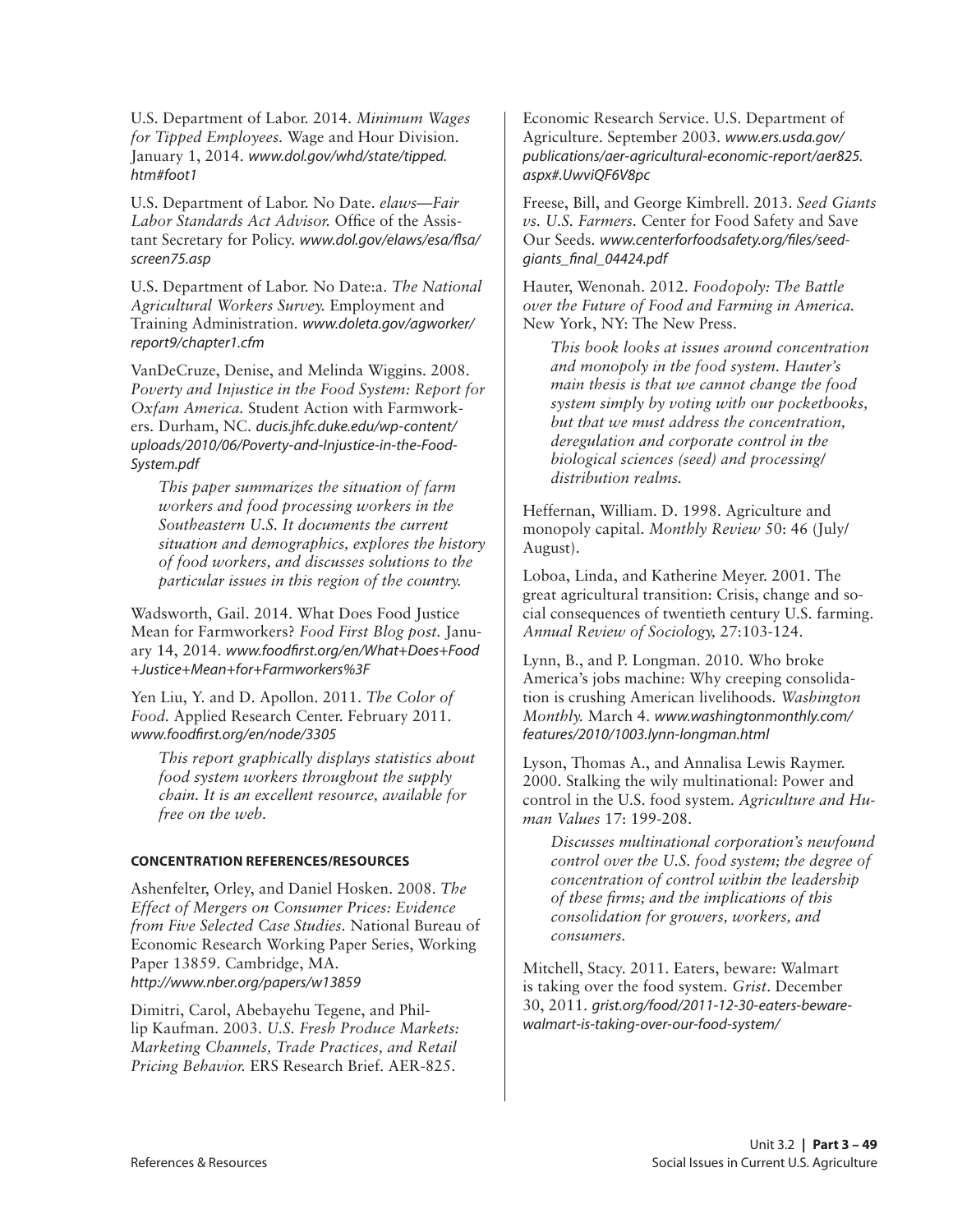Pew Commission on Industrial Farm Animal Production. 2009. *Putting Meat on the Table: Industrial Farm Animal Production in America.* A Project of The Pew Charitable Trusts and Johns Hopkins Bloomberg School of Public Health. *[www.ncifap.](www.ncifap.org/_images/PCIFAPFin.pdf) [org/\\_images/PCIFAPFin.pdf](www.ncifap.org/_images/PCIFAPFin.pdf)*

*This document provides an excellent overview of the broad issues and problems stemming from large-scale animal production. It reviews how the current situation developed, public health issues, environmental impacts, animal welfare issues, effects on rural residents, and suggested solutions.* 

U.S. Department of Justice. 2012. *Competition and Agriculture: Voices from the Workshops on Agriculture and Antitrust Enforcement in Our 21st Century Economy and Thoughts on the Way Forward. <www.justice.gov/atr/public/reports/283291.pdf>*

U.S. Department of Agriculture. 2012. *Table 2: Market Value of Agricultural Products Sold Including Landlord's Share and Direct Sales: 2012 and 2007.*  Census of Agriculture. *[www.agcensus.usda.gov/Pub](www.agcensus.usda.gov/Publications/2012/Full_Report/Volume)[lications/2012/Full\\_Report/Volume\\_](www.agcensus.usda.gov/Publications/2012/Full_Report/Volume)1,\_Chapter\_1\_US/ [st99\\_1\\_002\\_002.pdf](st99_1_002_002.pdf)*

U.S. Department of Agriculture. 2007. *Table 2: Market Value of Agricultural Products Sold Including Landlord's Share and Direct Sales: 2007 and 2002.* Census of Agriculture. *[www.agcensus.usda.gov/Pub](www.agcensus.usda.gov/Publications/2007/Full_Report/Volume)[lications/2007/Full\\_Report/Volume\\_](www.agcensus.usda.gov/Publications/2007/Full_Report/Volume)1,\_Chapter\_1\_US/ [st99\\_1\\_002\\_002.pdf](st99_1_002_002.pdf)*

### **HEALTH References/Resources**

Agricultural Marketing Service. No Date. *Food Deserts.* United States Department of Agriculture. *<apps.ams.usda.gov/fooddeserts/foodDeserts.aspx>*

Allen, Patricia, and Hilary Melcarek. 2013. *The Human Face of Sustainable Food Systems: Adding People to the Environmental Agenda.* Sustainability in the Balance Series. Center for Agroecology & Sustainable Food Systems. Santa Cruz, CA. *<casfs.ucsc.edu/documents/issue>-papers/[sust\\_in\\_bal](sust_in_balance_5.pdf)[ance\\_5.pdf](sust_in_balance_5.pdf)*

*This document summarizes recent data related to injustice in the food system. It provides statistics on health and labor issues, as well as summarizing efforts attempting to address these disparities.*

Center for Disease Control and Prevention. 2013. *Antibiotic Resistance Threats in the United States: 2013.* U.S. Department of Health and Human Services. *[www.cdc.gov/drugresistance/threat-](www.cdc.gov/drugresistance/threat)report-2013/ pdf/<ar-threats-2013-508.pdf>*

Coleman-Jensen, A., M. Nord, and A. Singh. 2013. *Household Food Security in the United States in 2012.* Economic Research Report Number 155, Economic Research Service, United States Department of Agriculture. *[www.ers.usda.gov/publications/](www.ers.usda.gov/publications/err) [err-](www.ers.usda.gov/publications/err)economic-research-report[/err155.aspx](err155.aspx)#.Uwu0w-F6V8pd*

Food and Agriculture Organization of the United Nations. No Date. *Hunger Portal. <www.fao.org/hunger/en>/*

*This interactive website give statistics on hunger world-wide, by country and year.*

Freinkel, Susan. 2014. Warning signs: How pesticides harm the young brain. *The Nation.* March 11. *<www.thenation.com/article/178804/warning>-signs-howpesticides-harm-young-brain#*

*This article summarizes new research on neurological effects of pesticides, particularly on the children of farm workers.*

Johns Hopkins Center for a Livable Future. 2010. Hunger and Food Security: Background Reading. From *Teaching the Food System Curriculum. <www.jhsph.edu/research/centers>-and-institutes/teaching-the-food-system/curriculum/\_pdf/[Hunger\\_and\\_](Hunger_and_Food_Security-Background.pdf) [Food\\_Security-Background.pdf](Hunger_and_Food_Security-Background.pdf)*

*This 6-page document provides a useful introduction to hunger and food security. It is intended as an overview for students.*

Perkins, Tracy. 2009. 25 Stories from the Central Valley. *<twentyfive.ucdavis.edu/exhibit.aspx>*

*This online photo exhibit documents the health impacts from agriculture pesticides and pollution on the primarily of color and poor residents of California's central valley, as well as actions of the women activists working for environmental justice.* 

Pesticide Action Network. No Date. *<www.panna.org>*

> *This is a useful website for information on pesticides, including their impacts on health and the environment.*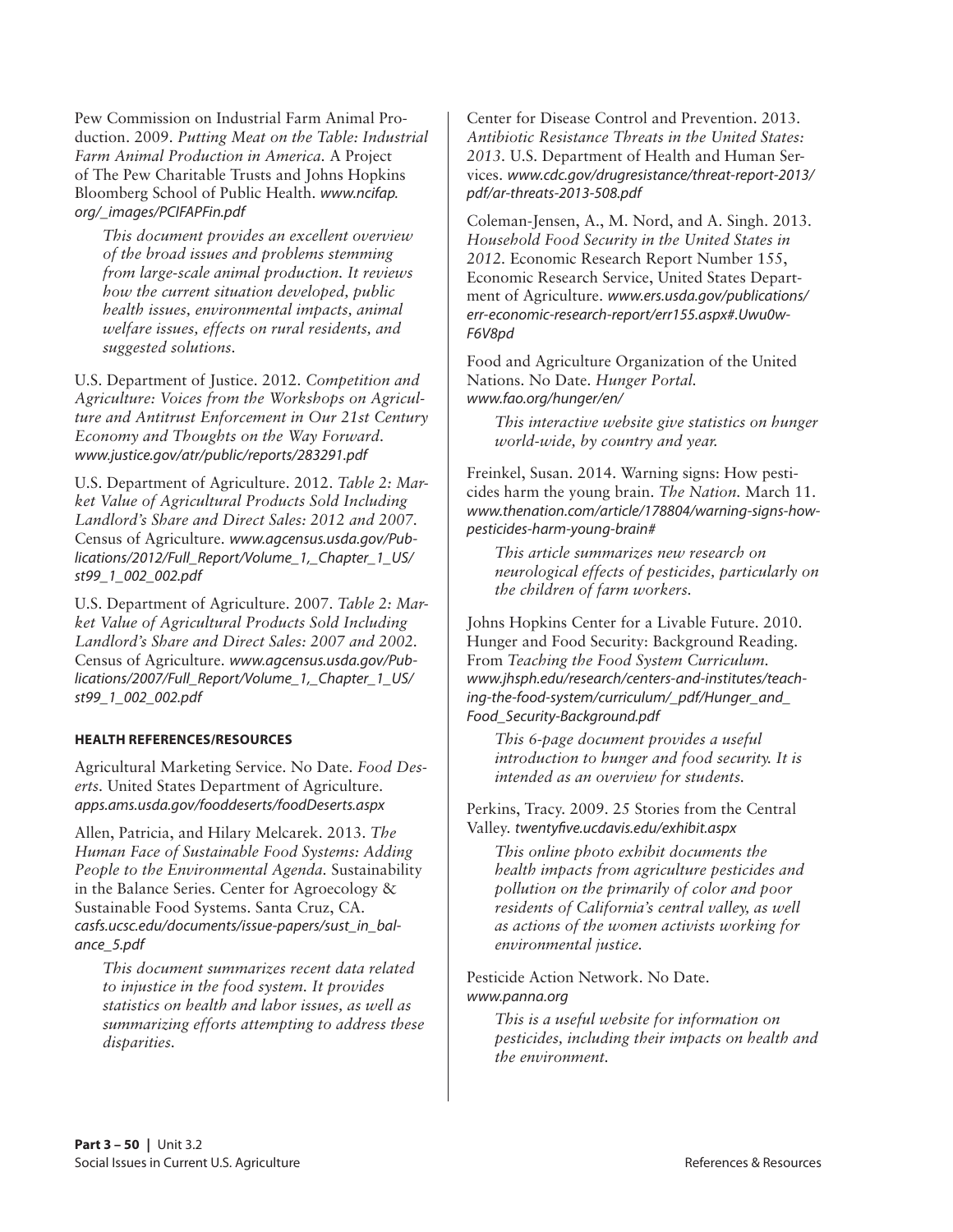Pew Commission on Industrial Farm Animal Production. 2009. *Putting Meat on the Table: Industrial Farm Animal Production in America.* A Project of The Pew Charitable Trusts and Johns Hopkins Bloomberg School of Public Health. *[www.ncifap.org/\\_images/PCIFAPFin.pdf](www.ncifap.org/_images/PCIFAPFin.pdf)*

*This document provides an excellent overview of the broad issues and problems stemming from large scale animal production. It reviews how the current situation developed, public health issues, environmental impacts, animal welfare issues, effects on rural residents and suggested solutions.* 

Rosset, Peter, Joseph Collins, and Francis Moore Lappé. 2000. Lessons from the Green Revolution: Do we need technology to end hunger? *Tikkun Magazine* 15(2) (March/April 2000): 52-56.

*Good "Food First" connection of the issues of hunger, agricultural technology, ecology, income, and power.*

Schafft, Kai A., Eric B. Jensen, and Clare Hinrichs. 2009. Food deserts and overweight school children: Evidence from Pennsylvania. *Rural Sociology* 74(2), pp. 153-177

Steingraber, Sandra. 2010. *Living Downstream: An Ecologist's Personal Investigation of Cancer and the Environment.* Philadelphia, PA: Da Capo Press.

*This well-written book explores the relationship of chemicals (agricultural and others) in our environment to cancer, through both the science and the author's own story as a biologist and cancer survivor. An important and engaging effort.*

Schoonover, Heather, and Mark Muller 2006. *Food without Thought: How U.S. Farm Policy Contributes to Obesity.* Instituted for Agriculture and Trade Policy. March 2006. *[www.iatp.org/files/421\\_2\\_80627.](www.iatp.org/files/421_2_80627.pdf) [pdf](www.iatp.org/files/421_2_80627.pdf)*

Troy, Lisa, Emily Ann Miller, and Steve Olson. 2011. *Hunger and Obesity: Understanding a Food Insecurity Paradigm* (workshop summary). Institute of Medicine of the National Academies. The National Academies Press. Washington D.C.

World Health Organization. No Date. *Trade, Foreign Policy, Diplomacy and Health: Food Security. <www.who.int/trade/glossary/story028/en>/*

### **Other Resources**

Alkon, Alison Hope, and Julian Agyeman, eds. 2011. *Cultivating Food Justice: Race, Class, and Sustainability.* Cambridge, MA: MIT Press.

*This edited book offers a series of narratives exploring how race and class are intertwined in the food system. Its premise is that much of the food movement has come from white and middle-class people, who come from a shared perspective. This book intends to provide a broader critique of the industrialized food system, including injustice in the conversation.* 

Allen, Patricia. 2004. *Together at the Table: Sustainability and Sustenance in the American Agrifood System.* University Park, PA: Pennsylvania State Press.

*Examines the growth and development of alternative food system initiatives in the U.S., including: The growth of organic farming and the development of the USDA National Organic Program; the growth in popularity of direct marketing relationships such as farmers' markets and community-supported agriculture (CSA); the growth of urban agriculture and community garden programs; the increase in natural and social science research programs focused on sustainable food and farming systems.*

Cunningham, Brent. 2010. Food fighter: Grist's Tom Philpott on why class needs to be a part of the food debate. *Columbia Journalism Review,* 4 May. Online.

Friedland, William H. 1981. *Manufacturing Green Gold.* Cambridge, MA: Cambridge University Press.

*A classic work describing how agricultural industry structure is related to the social relations of production and technological change.*

Gottlieb, Robert, and Anupama Joshi. 2010. *Food Justice.* Cambridge, MA: MIT Press.

*This book describes the myriad issues pertaining to food justice, such as farmworkers' and meat processing workers' conditions, food access issues, and over-processing of food. The book also describes the food justice movement that has arisen from these conditions. It tells the stories of groups and individuals working to make change, both in the U.S. and internationally.*